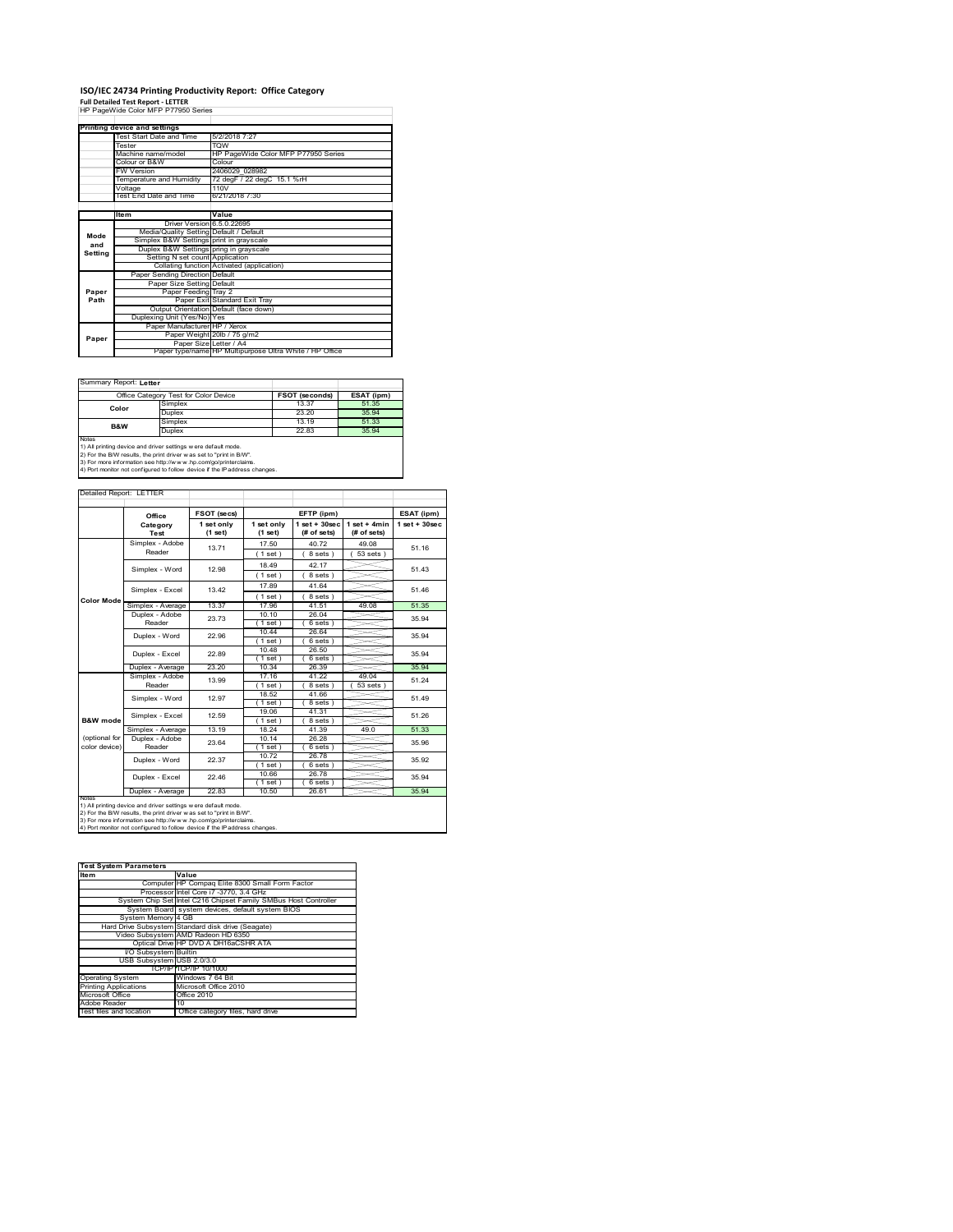## **ISO/IEC 24734 Printing Productivity Report: Office Category**

**Full Detailed Test Report ‐ A4** HP PageWide Color MFP P77950 Series

|         | Printing device and settings            |                                                         |  |  |  |
|---------|-----------------------------------------|---------------------------------------------------------|--|--|--|
|         | Test Start Date and Time                | 5/2/2018 7:27                                           |  |  |  |
|         | Tester                                  | <b>TOW</b>                                              |  |  |  |
|         | Machine name/model                      | HP PageWide Color MFP P77950 Series                     |  |  |  |
|         | Colour or B&W                           | Colour                                                  |  |  |  |
|         | <b>FW Version</b>                       | 2406029 028982                                          |  |  |  |
|         | Temperature and Humidity                | 72 degF / 22 degC 15.1 %rH                              |  |  |  |
|         | Voltage                                 | 110V                                                    |  |  |  |
|         | Test End Date and Time                  | 6/21/2018 7:30                                          |  |  |  |
|         |                                         |                                                         |  |  |  |
|         | ltem                                    | Value                                                   |  |  |  |
|         | Driver Version 6.5.0.22695              |                                                         |  |  |  |
| Mode    | Media/Quality Setting Default / Default |                                                         |  |  |  |
| and     | Simplex B&W Settings print in grayscale |                                                         |  |  |  |
|         | Duplex B&W Settings pring in grayscale  |                                                         |  |  |  |
| Setting | Setting N set count Application         |                                                         |  |  |  |
|         |                                         | Collating function Activated (application)              |  |  |  |
|         | Paper Sending Direction Default         |                                                         |  |  |  |
|         | Paper Size Setting Default              |                                                         |  |  |  |
| Paper   | Paper Feeding Tray 2                    |                                                         |  |  |  |
| Path    |                                         | Paper Exit Standard Exit Tray                           |  |  |  |
|         |                                         | Output Orientation Default (face down)                  |  |  |  |
|         | Duplexing Unit (Yes/No) Yes             |                                                         |  |  |  |
|         | Paper Manufacturer HP / Xerox           |                                                         |  |  |  |
| Paper   |                                         | Paper Weight 20lb / 75 g/m2                             |  |  |  |
|         | Paper Size Letter / A4                  |                                                         |  |  |  |
|         |                                         | Paper type/name HP Multipurpose Ultra White / HP Office |  |  |  |

 $\overline{\phantom{a}}$ 

Summary Report: **A4**

| Office Category Test for Color Device                                                                                                          |         | FSOT (seconds) | ESAT (ipm) |  |  |  |
|------------------------------------------------------------------------------------------------------------------------------------------------|---------|----------------|------------|--|--|--|
| Colour                                                                                                                                         | Simplex | 13.16          | 51.41      |  |  |  |
|                                                                                                                                                | Duplex  | 23.27          | 35.92      |  |  |  |
| B&W                                                                                                                                            | Simplex | 13 13          | 51 44      |  |  |  |
|                                                                                                                                                | Duplex  | 23.11          | 35.94      |  |  |  |
| Notes<br>1) All printing device and driver settings w ere default mode.<br>2) For the B/W results, the print driver was set to "print in B/W". |         |                |            |  |  |  |

2) For the B/W results, the print driver w as set to "print in B/W".<br>3) For more information see http://w w w .hp.com/go/printerclaims.<br>4) Port monitor not configured to follow device if the IP address changes.

| Detailed Report: A4            |                           |                       |                       |                                  |                               |                    |
|--------------------------------|---------------------------|-----------------------|-----------------------|----------------------------------|-------------------------------|--------------------|
|                                |                           |                       |                       |                                  |                               |                    |
|                                | Office                    | FSOT (secs)           |                       | EFTP (ipm)                       |                               | ESAT (ipm)         |
|                                | Category<br>Test          | 1 set only<br>(1 set) | 1 set only<br>(1 set) | $1$ set $+30$ sec<br>(# of sets) | $1$ set + 4min<br>(# of sets) | $1$ set + $30$ sec |
|                                | Simplex - Adobe<br>Reader | 13.99                 | 17 16<br>(1 set)      | 40.78<br>8 sets)                 | 48.66<br>$53 sets$ )          | 51 26              |
|                                | Simplex - Word            | 1284                  | 18 71<br>(1 set)      | 41.55<br>8 sets)                 |                               | 51 48              |
| Colour<br>Mode                 | Simplex - Excel           | 12.64                 | 18.99<br>(1 set)      | 41.65<br>8 sets)                 |                               | 51 49              |
|                                | Simplex - Average         | 13.16                 | 18.28                 | 41.32                            | 48.66                         | 51.41              |
|                                | Duplex - Adobe<br>Reader  | 23.67                 | 10.12<br>(1 set)      | 25.22<br>6 sets)                 |                               | 35.92              |
|                                | Duplex - Word             | 22.92                 | 10.46<br>(1 set)      | 26.62<br>$6 sets$ )              |                               | 35.94              |
|                                | Duplex - Excel            | 23 21                 | 10.34<br>(1 set )     | 26.40<br>6 sets)                 |                               | 35.92              |
|                                | Duplex - Average          | 23.3                  | 10.30                 | 26.08                            |                               | 35.92              |
|                                | Simplex - Adobe<br>Reader | 13.74                 | 17 48<br>(1 set)      | 40.55<br>8 sets)                 | 49.65<br>$53$ sets            | 51.34              |
|                                | Simplex - Word            | 12.58                 | 19.08<br>(1 set)      | 42 28<br>8 sets)                 |                               | 51 49              |
| B&W mode                       | Simplex - Excel           | 13.06                 | 18.38<br>(1 set)      | 41.99<br>8 sets)                 |                               | 51.51              |
|                                | Simplex - Average         | 13.1                  | 18.31                 | 41.60                            | 497                           | 51.44              |
| (optional for<br>color device) | Duplex - Adobe<br>Reader  | 23.57                 | 10.18<br>(1 set)      | 26.30<br>$6 sets$ )              |                               | 35.96              |
|                                | Duplex - Word             | 22.85                 | 10.48<br>$1$ set)     | 26.74<br>6 sets)                 |                               | 35 94              |
|                                | Duplex - Excel            | 22.89                 | 10.48<br>$1$ set $1$  | 26.58<br>6 sets)                 |                               | 35.94              |
| <b>NOtes</b>                   | Duplex - Average          | 23.1                  | 10.38                 | 26.54                            |                               | 35.94              |

notes<br>1) All printing device and driver settings were default mode.<br>2) For the B/W results, the print driver was set to "print in B/W".<br>3) For more information see http://www.hp.com/go/printerclaims.<br>4) Por morator not con

| <b>Test System Parameters</b> |                                                                 |  |  |  |
|-------------------------------|-----------------------------------------------------------------|--|--|--|
| <b>Item</b>                   | Value                                                           |  |  |  |
|                               | Computer HP Compag Elite 8300 Small Form Factor                 |  |  |  |
|                               | Processor Intel Core i7 -3770, 3.4 GHz                          |  |  |  |
|                               | System Chip Set Intel C216 Chipset Family SMBus Host Controller |  |  |  |
|                               | System Board system devices, default system BIOS                |  |  |  |
| System Memory 4 GB            |                                                                 |  |  |  |
|                               | Hard Drive Subsystem Standard disk drive (Seagate)              |  |  |  |
|                               | Video Subsystem AMD Radeon HD 6350                              |  |  |  |
|                               | Optical Drive HP DVD A DH16aCSHR ATA                            |  |  |  |
| I/O Subsystem Builtin         |                                                                 |  |  |  |
| USB Subsystem USB 2.0/3.0     |                                                                 |  |  |  |
|                               | TCP/IPITCP/IP 10/1000                                           |  |  |  |
| <b>Operating System</b>       | Windows 7 64 Bit                                                |  |  |  |
| <b>Printing Applications</b>  | Microsoft Office 2010                                           |  |  |  |
| Microsoft Office              | Office 2010                                                     |  |  |  |
| Adobe Reader                  | 10                                                              |  |  |  |
| Test files and location       | Office category files, hard drive                               |  |  |  |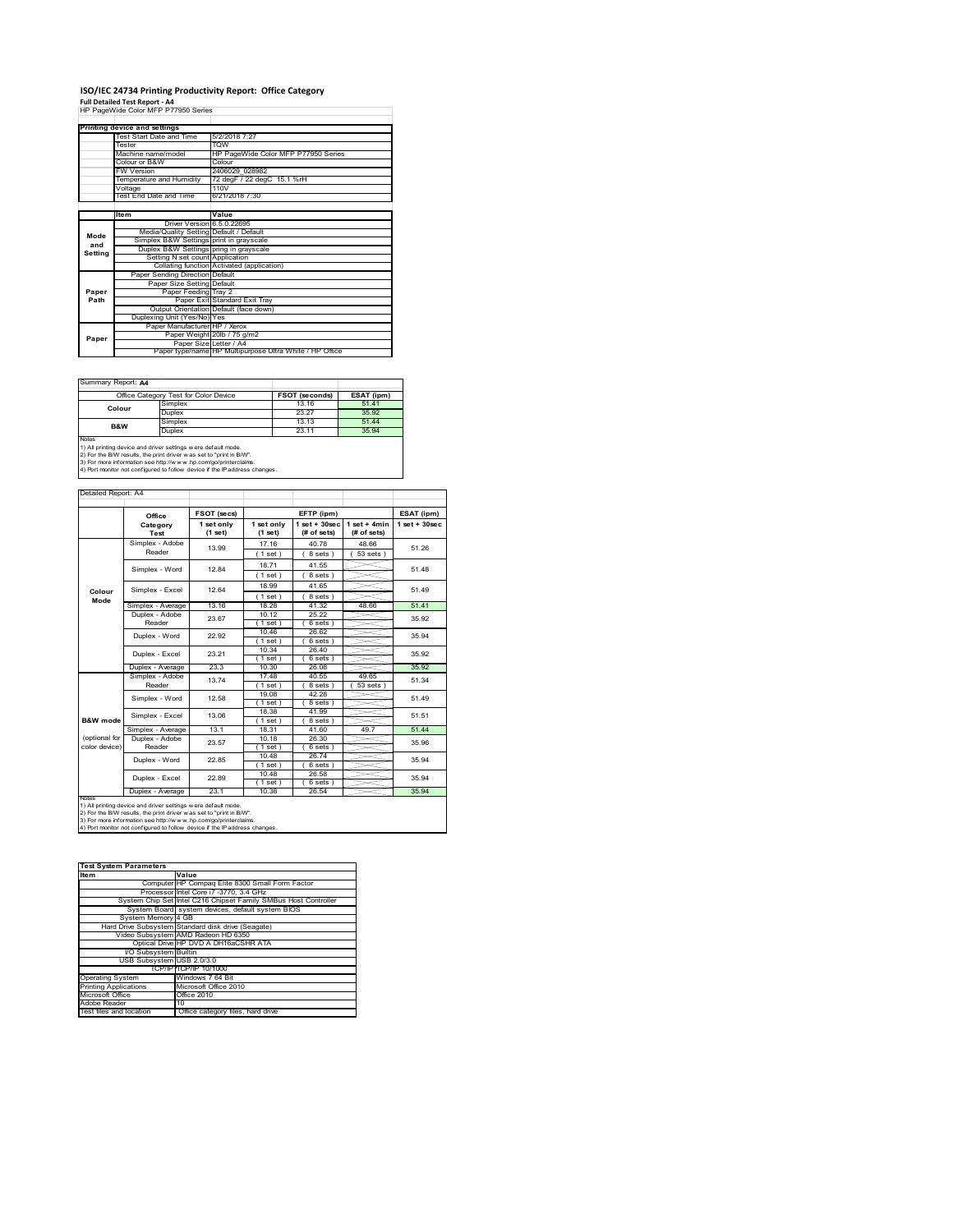# **ISO/IEC 24734 Printing Productivity Report: Office Category Full Detailed Test Report ‐ Tabloid** HP PageWide Color MFP P77950 Series

|         | Printing device and settings            |                                                         |  |  |  |
|---------|-----------------------------------------|---------------------------------------------------------|--|--|--|
|         | Test Start Date and Time                | 5/2/2018 7:27                                           |  |  |  |
|         | Tester                                  | <b>TOW</b>                                              |  |  |  |
|         | Machine name/model                      | HP PageWide Color MFP P77950 Series                     |  |  |  |
|         | Colour or B&W                           | Colour                                                  |  |  |  |
|         | <b>FW Version</b>                       | 2406029 028982                                          |  |  |  |
|         | Temperature and Humidity                | 72 degF / 22 degC 15.1 %rH                              |  |  |  |
|         | Voltage                                 | 110V                                                    |  |  |  |
|         | Test End Date and Time                  | 6/21/2018 7:30                                          |  |  |  |
|         |                                         |                                                         |  |  |  |
|         | ltem                                    | Value                                                   |  |  |  |
|         | Driver Version 6.5.0.22695              |                                                         |  |  |  |
| Mode    | Media/Quality Setting Default / Default |                                                         |  |  |  |
| and     | Simplex B&W Settings print in grayscale |                                                         |  |  |  |
| Setting | Duplex B&W Settings pring in grayscale  |                                                         |  |  |  |
|         | Setting N set count Application         |                                                         |  |  |  |
|         |                                         | Collating function Activated (application)              |  |  |  |
|         | Paper Sending Direction Default         |                                                         |  |  |  |
|         | Paper Size Setting Default              |                                                         |  |  |  |
| Paper   | Paper Feeding Tray 2                    |                                                         |  |  |  |
| Path    |                                         | Paper Exit Standard Exit Tray                           |  |  |  |
|         |                                         | Output Orientation Default (face down)                  |  |  |  |
|         | Duplexing Unit (Yes/No) Yes             |                                                         |  |  |  |
|         | Paper Manufacturer HP / Xerox           |                                                         |  |  |  |
| Paper   |                                         | Paper Weight 20lb / 75 g/m2                             |  |  |  |
|         |                                         | Paper Size Letter / A4                                  |  |  |  |
|         |                                         | Paper type/name HP Multipurpose Ultra White / HP Office |  |  |  |

 $\sim$ 

Summary Report: Tabloi

| --------------------------------                                                                                                                      |         |                       |            |  |  |  |
|-------------------------------------------------------------------------------------------------------------------------------------------------------|---------|-----------------------|------------|--|--|--|
| Office Category Test for Color Device                                                                                                                 |         | <b>FSOT (seconds)</b> | ESAT (ipm) |  |  |  |
| Color                                                                                                                                                 | Simplex | 13.37                 | 26.12      |  |  |  |
|                                                                                                                                                       | Duplex  | 23.20                 | 12.94      |  |  |  |
| B&W                                                                                                                                                   | Simplex | 18.57                 | 26.12      |  |  |  |
|                                                                                                                                                       | Duplex  | 27.92                 | 12.94      |  |  |  |
| <b>Notes</b><br>1) All printing device and driver settings w ere default mode.<br>2) For the B/W results, the print driver was set to "print in B/W". |         |                       |            |  |  |  |

2) For the B/W results, the print driver w as set to "print in B/W".<br>3) For more information see http://w w w .hp.com/go/printerclaims.<br>4) Port monitor not configured to follow device if the IP address changes.

| Detailed Report: Tabloid       |                           |                       |                       |                                   |                               |                    |
|--------------------------------|---------------------------|-----------------------|-----------------------|-----------------------------------|-------------------------------|--------------------|
|                                | Office                    | FSOT (secs)           |                       | EFTP (ipm)                        |                               | ESAT (ipm)         |
|                                | Category<br>Test          | 1 set only<br>(1 set) | 1 set only<br>(1 set) | $1$ set + $30$ sec<br>(# of sets) | $1$ set + 4min<br>(# of sets) | $1$ set + $30$ sec |
|                                | Simplex - Adobe<br>Reader | 19.82                 | 12.11<br>(1 set)      | 21.05<br>5 sets)                  | 24.74<br>$28$ sets)           | 26.12              |
|                                | Simplex - Word            | 18.48                 | 12.99<br>(1 set)      | 21.68<br>$5 sets$ )               |                               | 26.12              |
|                                | Simplex - Excel           | 18.20                 | 13.18<br>(1 set)      | 21.67<br>5 sets)                  |                               | 26.12              |
| <b>Color Mode</b>              | Simplex - Average         | 18.84                 | 12.76                 | 21.46                             | 24.74                         | 26.12              |
|                                | Duplex - Adobe<br>Reader  | 29.03                 | 8.26<br>$1$ set $)$   | 10.78<br>$3 sets$ )               |                               | 12.94              |
|                                | Duplex - Word             | 28.16                 | 8.50<br>$1$ set)      | 11.00<br>3 sets)                  |                               | 12.94              |
|                                | Duplex - Excel            | 27.94                 | 8.58<br>$1$ set)      | 10.92<br>3 sets)                  |                               | 12.94              |
|                                | Duplex - Average          | 28.38                 | 8.44                  | 10.90                             |                               | 12.94              |
|                                | Simplex - Adobe<br>Reader | 19.30                 | 12.43<br>$1$ set)     | 21.23<br>5 sets)                  | 24.33<br>28 sets              | 26.12              |
|                                | Simplex - Word            | 18.37                 | 13.06<br>(1 set)      | 21.90<br>$5 sets$ )               |                               | 26.12              |
| B&W mode                       | Simplex - Excel           | 18.03                 | 13.31<br>(1 set)      | 21.86<br>5 sets)                  |                               | 26.12              |
|                                | Simplex - Average         | 18.57                 | 12.93                 | 21.66                             | 24.33                         | 26.12              |
| (optional for<br>color device) | Duplex - Adobe<br>Reader  | 28.20                 | 8.50<br>1 set)        | 10.88<br>$3 sets$ )               |                               | 12.94              |
|                                | Duplex - Word             | 27.85                 | 8.60<br>1 set)        | 11.06<br>$3 sets$ )               |                               | 12.94              |
|                                | Duplex - Excel            | 27.71                 | 8.64<br>$1$ set)      | 11.00<br>$3 sets$ )               |                               | 12.96              |
| <b>NVMOD</b>                   | Duplex - Average          | 27.92                 | 8.58                  | 10.98                             |                               | 12.94              |

notes<br>1) All printing device and driver settings were default mode.<br>2) For the B/W results, the print driver was set to "print in B/W".<br>3) For more information see http://www.hp.com/go/printerclaims.<br>4) Por morator not con

| <b>Test System Parameters</b> |                                                                 |  |  |
|-------------------------------|-----------------------------------------------------------------|--|--|
| <b>Item</b>                   | Value                                                           |  |  |
|                               | Computer HP Compag Elite 8300 Small Form Factor                 |  |  |
|                               | Processor Intel Core i7 -3770, 3.4 GHz                          |  |  |
|                               | System Chip Set Intel C216 Chipset Family SMBus Host Controller |  |  |
|                               | System Board system devices, default system BIOS                |  |  |
| System Memory 4 GB            |                                                                 |  |  |
|                               | Hard Drive Subsystem Standard disk drive (Seagate)              |  |  |
|                               | Video Subsystem AMD Radeon HD 6350                              |  |  |
|                               | Optical Drive HP DVD A DH16aCSHR ATA                            |  |  |
| I/O Subsystem Builtin         |                                                                 |  |  |
| USB Subsystem USB 2.0/3.0     |                                                                 |  |  |
|                               | TCP/IPITCP/IP 10/1000                                           |  |  |
| <b>Operating System</b>       | Windows 7 64 Bit                                                |  |  |
| <b>Printing Applications</b>  | Microsoft Office 2010                                           |  |  |
| Microsoft Office              | Office 2010                                                     |  |  |
| Adobe Reader                  | 10                                                              |  |  |
| Test files and location       | Office category files, hard drive                               |  |  |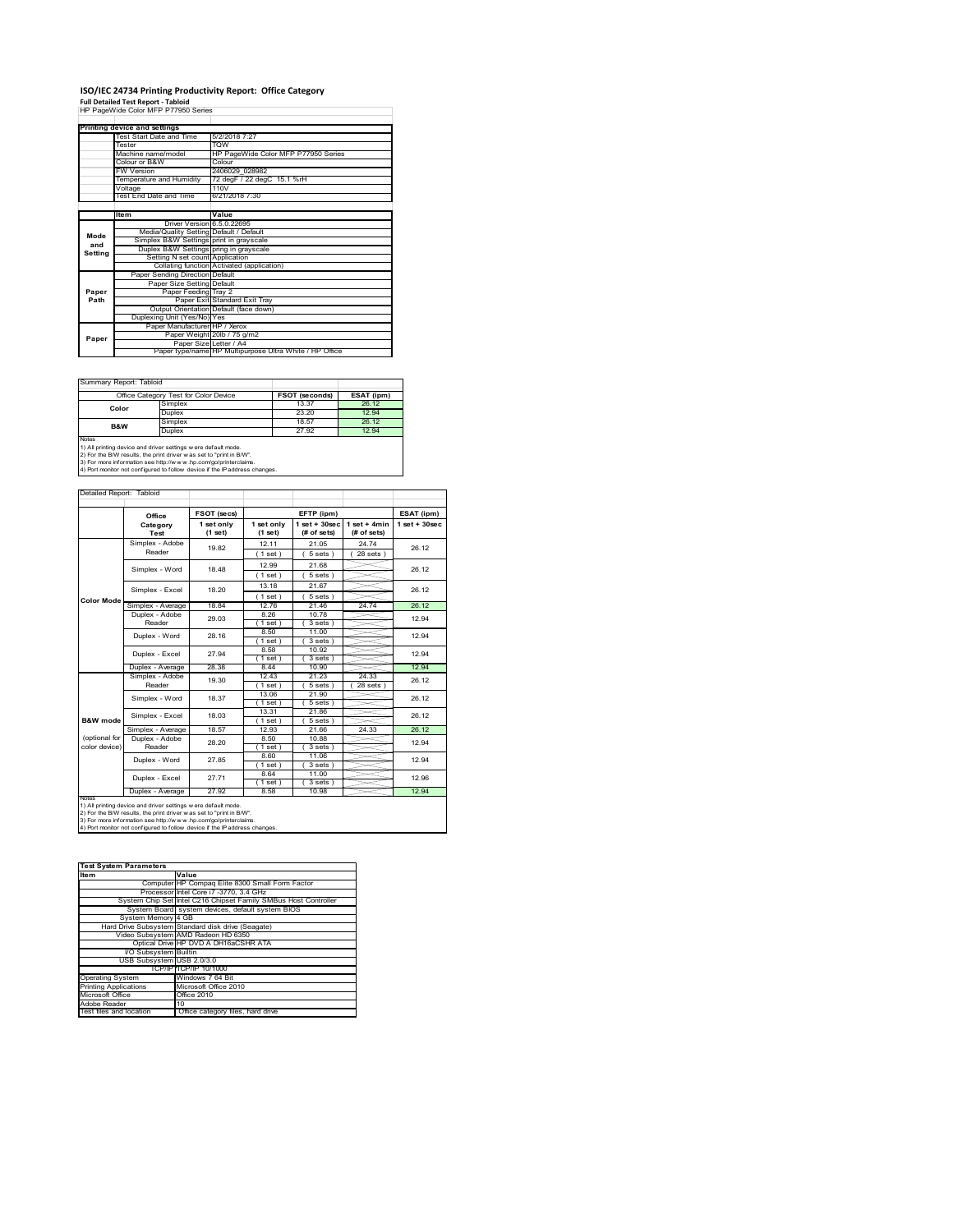### **ISO/IEC 24734 Printing Productivity Report: Office Category Full Detailed Test Report ‐ A3** HP PageWide Color MFP P77950 Series

|         | Printing device and settings            |                                                         |
|---------|-----------------------------------------|---------------------------------------------------------|
|         | Test Start Date and Time                | 5/2/2018 7:27                                           |
|         | Tester                                  | <b>TOW</b>                                              |
|         | Machine name/model                      | HP PageWide Color MFP P77950 Series                     |
|         | Colour or B&W                           | Colour                                                  |
|         | <b>FW Version</b>                       | 2406029 028982                                          |
|         | Temperature and Humidity                | 72 degF / 22 degC 15.1 %rH                              |
|         | Voltage                                 | 110V                                                    |
|         | Test End Date and Time                  | 6/21/2018 7:30                                          |
|         |                                         |                                                         |
|         | Item                                    | Value                                                   |
|         | Driver Version 6.5.0.22695              |                                                         |
| Mode    | Media/Quality Setting Default / Default |                                                         |
| and     | Simplex B&W Settings print in grayscale |                                                         |
| Setting | Duplex B&W Settings pring in grayscale  |                                                         |
|         | Setting N set count Application         |                                                         |
|         |                                         | Collating function Activated (application)              |
|         | Paper Sending Direction Default         |                                                         |
|         | Paper Size Setting Default              |                                                         |
| Paper   | Paper Feeding Tray 2                    |                                                         |
| Path    |                                         | Paper Exit Standard Exit Tray                           |
|         |                                         | Output Orientation Default (face down)                  |
|         | Duplexing Unit (Yes/No) Yes             |                                                         |
|         | Paper Manufacturer HP / Xerox           |                                                         |
| Paper   |                                         | Paper Weight 20lb / 75 g/m2                             |
|         | Paper Size Letter / A4                  |                                                         |
|         |                                         | Paper type/name HP Multipurpose Ultra White / HP Office |

Summary Report: A3

| $U$ ullilleiv includit. Av                                                                                                                     |         |                       |            |  |  |
|------------------------------------------------------------------------------------------------------------------------------------------------|---------|-----------------------|------------|--|--|
| Office Category Test for Color Device                                                                                                          |         | <b>FSOT (seconds)</b> | ESAT (ipm) |  |  |
| Color                                                                                                                                          | Simplex | 13.37                 | 26.12      |  |  |
|                                                                                                                                                | Duplex  | 23.20                 | 12.94      |  |  |
| B&W                                                                                                                                            | Simplex | 18.35                 | 26.11      |  |  |
|                                                                                                                                                | Duplex  | 28.17                 | 12.94      |  |  |
| Notes<br>1) All printing device and driver settings w ere default mode.<br>2) For the B/W results, the print driver was set to "print in B/W". |         |                       |            |  |  |

 $\overline{\phantom{a}}$ 

Т

Τ

٦

2) For the B/W results, the print driver w as set to "print in B/W".<br>3) For more information see http://w w w .hp.com/go/printerclaims.<br>4) Port monitor not configured to follow device if the IP address changes.

|                     | T4) Port monitor not configured to follow device if the ⊪address changes. |  |  |
|---------------------|---------------------------------------------------------------------------|--|--|
|                     |                                                                           |  |  |
|                     |                                                                           |  |  |
| Detailed Report: A3 |                                                                           |  |  |
|                     |                                                                           |  |  |

|                                 | Office                   | FSOT (secs)           |                       | EFTP (ipm)                        |                               | ESAT (ipm)         |
|---------------------------------|--------------------------|-----------------------|-----------------------|-----------------------------------|-------------------------------|--------------------|
|                                 | Category<br>Test         | 1 set only<br>(1 set) | 1 set only<br>(1 set) | $1$ set + $30$ sec<br>(# of sets) | $1$ set + 4min<br>(# of sets) | $1$ set + $30$ sec |
|                                 | Simplex - Adobe          | 19.79                 | 12.12                 | 21.07                             | 24 84                         | 26.11              |
|                                 | Reader                   |                       | $1$ set)              | 5 sets)                           | 28 sets 1                     |                    |
|                                 | Simplex - Word           | 18 43                 | 13.02                 | 21.68                             |                               | 26.12              |
|                                 |                          |                       | $1$ set)              | 5 sets)                           |                               |                    |
|                                 | Simplex - Excel          | 18 48                 | 12.99                 | 21.70                             |                               | 26.14              |
| <b>Color Mode</b>               |                          |                       | (1 set)               | 5 sets                            |                               |                    |
|                                 | Simplex - Average        | 18.90                 | 1271                  | 21.48                             | 24.84                         | 26.12              |
|                                 | Duplex - Adobe<br>Reader | 29.23                 | 8.20<br>$1$ set)      | 10.66<br>$3 sets$ )               |                               | 12.94              |
| Duplex - Word<br>Duplex - Excel | 28.57                    | 8.40<br>1 set         | 10.84<br>3 sets)      |                                   | 12.94                         |                    |
|                                 |                          | 27.94                 | 8.58                  | 11.04                             |                               | 12.96              |
|                                 | Duplex - Average         | 28.58                 | $1$ set)<br>8.39      | 3 sets<br>10.84                   |                               | 12.94              |
|                                 | Simplex - Adobe          |                       | 12.60                 | 21.25                             | 24.69                         |                    |
|                                 | Reader                   | 19.05                 | $'1$ set)             | 5 sets                            | 28 sets                       | 26.11              |
|                                 | Simplex - Word           | 17.89                 | 13.41<br>(1 set)      | 21.73<br>5 sets)                  |                               | 26.12              |
| B&W mode                        | Simplex - Excel          | 18.11                 | 13.24<br>(1 set)      | 21.91<br>5 sets )                 |                               | 26.12              |
|                                 | Simplex - Average        | 18.35                 | 13.08                 | 21.63                             | 24.69                         | 26.11              |
| (optional for<br>color device)  | Duplex - Adobe<br>Reader | 28.79                 | 8.32<br>$1$ set)      | 10.80<br>3 sets)                  |                               | 12.96              |
|                                 | Duplex - Word            | 28.25                 | 8.48<br>$1$ set)      | 10.94<br>3 sets)                  |                               | 12.94              |
|                                 | Duplex - Excel           | 27 46                 | 8.72<br>$1$ set)      | 11.06<br>3 sets                   |                               | 12.94              |
|                                 | Duplex - Average         | 28.17                 | 8.50                  | 10.93                             |                               | 12.94              |

1) All printing device and driver settings were default mode.<br>2) For the B/W results, the print driver was set to "print in B/W".<br>3) For more information see http://www.hp.com/go/printerclaims.<br>4) Port monitor not configur

| <b>Test System Parameters</b> |                                                                 |
|-------------------------------|-----------------------------------------------------------------|
| <b>Item</b>                   | Value                                                           |
|                               | Computer HP Compag Elite 8300 Small Form Factor                 |
|                               | Processor Intel Core i7 -3770, 3.4 GHz                          |
|                               | System Chip Set Intel C216 Chipset Family SMBus Host Controller |
|                               | System Board system devices, default system BIOS                |
| System Memory 4 GB            |                                                                 |
|                               | Hard Drive Subsystem Standard disk drive (Seagate)              |
|                               | Video Subsystem AMD Radeon HD 6350                              |
|                               | Optical Drive HP DVD A DH16aCSHR ATA                            |
| I/O Subsystem Builtin         |                                                                 |
| USB Subsystem USB 2.0/3.0     |                                                                 |
|                               | TCP/IPITCP/IP 10/1000                                           |
| <b>Operating System</b>       | Windows 7 64 Bit                                                |
| <b>Printing Applications</b>  | Microsoft Office 2010                                           |
| Microsoft Office              | Office 2010                                                     |
| Adobe Reader                  | 10                                                              |
| Test files and location       | Office category files, hard drive                               |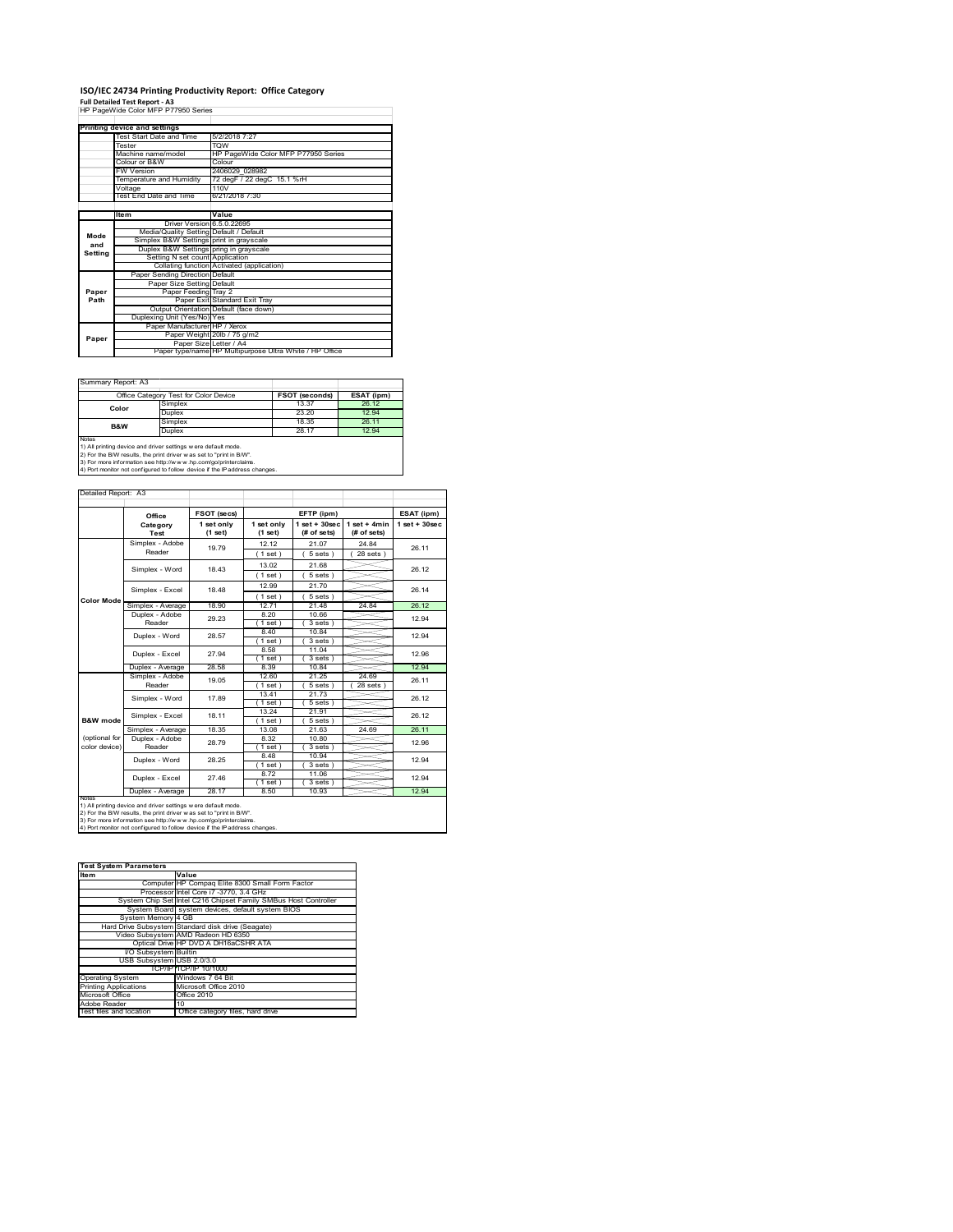## **ISO/IEC 24734 Printing Productivity Report: Office Category Feature Performance Full Report ‐ Office Feature Performance Test** HP PageWide Color MFP P77950 Series

|         | . catule reflormance run Report - Office reature reflormance rest<br>HP PageWide Color MFP P77950 Series |                                                         |  |  |
|---------|----------------------------------------------------------------------------------------------------------|---------------------------------------------------------|--|--|
|         |                                                                                                          |                                                         |  |  |
|         | Printing device and settings                                                                             |                                                         |  |  |
|         | Test Start Date and Time                                                                                 | 5/2/2018 7:27                                           |  |  |
|         | Tester                                                                                                   | <b>TOW</b>                                              |  |  |
|         | Machine name/model                                                                                       | HP PageWide Color MFP P77950 Series                     |  |  |
|         | Colour or B&W                                                                                            | Colour                                                  |  |  |
|         | <b>FW Version</b>                                                                                        | 2406029 028982                                          |  |  |
|         | Temperature and Humidity                                                                                 | 72 degF / 22 degC 15.1 %rH                              |  |  |
|         | Voltage                                                                                                  | 110V                                                    |  |  |
|         | Test End Date and Time                                                                                   | 6/21/2018 7:30                                          |  |  |
|         |                                                                                                          |                                                         |  |  |
|         | <b>Item</b>                                                                                              | Value                                                   |  |  |
|         | Driver Version 6.5.0.22695                                                                               |                                                         |  |  |
| Mode    | Media/Quality Setting Default / Default                                                                  |                                                         |  |  |
| and     | Simplex B&W Settings print in grayscale                                                                  |                                                         |  |  |
| Setting | Duplex B&W Settings pring in grayscale                                                                   |                                                         |  |  |
|         | Setting N set count Application                                                                          |                                                         |  |  |
|         |                                                                                                          | Collating function Activated (application)              |  |  |
|         | Paper Sending Direction Default                                                                          |                                                         |  |  |
|         | Paper Size Setting Default                                                                               |                                                         |  |  |
| Paper   | Paper Feeding Tray 2                                                                                     |                                                         |  |  |
| Path    |                                                                                                          | Paper Exit Standard Exit Tray                           |  |  |
|         |                                                                                                          | Output Orientation Default (face down)                  |  |  |
|         | Duplexing Unit (Yes/No) Yes                                                                              |                                                         |  |  |
|         | Paper Manufacturer HP / Xerox                                                                            |                                                         |  |  |
| Paper   |                                                                                                          | Paper Weight 20lb / 75 g/m2                             |  |  |
|         | Paper Size Letter / A4                                                                                   | Paper type/name HP Multipurpose Ultra White / HP Office |  |  |
|         |                                                                                                          |                                                         |  |  |

| <b>ISO Print Productivity Report: Feature Performance Test Summary</b>                                                                                                                                                                                                                      |               |                                      |                                      |  |  |
|---------------------------------------------------------------------------------------------------------------------------------------------------------------------------------------------------------------------------------------------------------------------------------------------|---------------|--------------------------------------|--------------------------------------|--|--|
| <b>Printing Modes</b>                                                                                                                                                                                                                                                                       |               |                                      | <b>Feature Performance Ratio</b>     |  |  |
| (Feature Adobe Reader - Office test file)                                                                                                                                                                                                                                                   |               | FSOT (base)<br><b>FSOT (feature)</b> | <b>ESAT (feature)</b><br>ESAT (base) |  |  |
| A5, Landscape Feed, Simplex, Colour                                                                                                                                                                                                                                                         | Simplex       | 107%                                 | 100%                                 |  |  |
| A5, Portrait Feed, Simplex, Colour                                                                                                                                                                                                                                                          | Simplex       |                                      |                                      |  |  |
| Legal, Simplex, Colour                                                                                                                                                                                                                                                                      | Simplex       | 78%                                  | 64%                                  |  |  |
| Legal, Duplex, Colour                                                                                                                                                                                                                                                                       | <b>Duplex</b> | 60%                                  | 52%                                  |  |  |
| A4, 1200 dpi, Simplex, Colour                                                                                                                                                                                                                                                               | Simplex       |                                      |                                      |  |  |
| Letter, 1200 dpi, Simplex, Colour                                                                                                                                                                                                                                                           | Simplex       |                                      |                                      |  |  |
| A4, General Office, Simplex, Colour                                                                                                                                                                                                                                                         | Simplex       | 143%                                 | 138%                                 |  |  |
| Letter, General Office, Simplex, Colour                                                                                                                                                                                                                                                     | Simplex       | 142%                                 | 137%                                 |  |  |
| A5, Landscape Feed, Simplex, B/W                                                                                                                                                                                                                                                            | Simplex       | 109%                                 | 100%                                 |  |  |
| A5, Portrait Feed, Simplex, B/W                                                                                                                                                                                                                                                             | Simplex       |                                      |                                      |  |  |
| Legal, Simplex, B/W                                                                                                                                                                                                                                                                         | Simplex       | 78%                                  | 64%                                  |  |  |
| Legal, Duplex, B/W                                                                                                                                                                                                                                                                          | <b>Duplex</b> | 61%                                  | 52%                                  |  |  |
| A4, 1200 dpi, Simplex, B/W                                                                                                                                                                                                                                                                  | Simplex       |                                      |                                      |  |  |
| Letter, 1200 dpi, Simplex, B/W                                                                                                                                                                                                                                                              | Simplex       |                                      |                                      |  |  |
| A4, General Office, Simplex, B/W                                                                                                                                                                                                                                                            | Simplex       | 130%                                 | 137%                                 |  |  |
| Letter, General Office, Simplex, B/W                                                                                                                                                                                                                                                        | Simplex       | 136%                                 | 137%                                 |  |  |
| Notes<br>1) All printing device and driver settings w ere default mode.<br>2) Test conducted with 8-paper Office Feature Performance file.<br>3) For more information see http://www.hp.com/go/printerclaims.<br>4) Port monitor not configured to follow device if the IP address changes. |               |                                      |                                      |  |  |

| <b>Printing Modes</b>                               |                     | <b>Base Printing Mode</b> |                      | <b>Feature Performance</b>       |                                         |                                      |
|-----------------------------------------------------|---------------------|---------------------------|----------------------|----------------------------------|-----------------------------------------|--------------------------------------|
| Feature Adobe Reader - Office<br>test file (8-page) | <b>FSOT</b><br>Base | <b>ESAT</b><br>Base       | 1 set<br>FSOT (secs) | $1$ set $+30$ sec.<br>ESAT (ipm) | FSOT (base)<br><b>FSOT</b><br>(feature) | <b>ESAT (feature)</b><br>ESAT (base) |
| A5, Landscape Feed, Simplex, Colour                 | 19.32               | 51 35                     | 18 12                | 51.5                             | 107%                                    | 100%                                 |
| A5. Portrait Feed. Simplex. Colour                  | 19.32               | 51.35                     |                      |                                  |                                         |                                      |
| Legal, Simplex, Colour                              | 18.66               | 514                       | 24 14                | 33.3                             | 78%                                     | 64%                                  |
| Legal, Duplex, Colour                               | 18.66               | 514                       | 31.23                | 26.8                             | 60%                                     | 52%                                  |
| A4, 1200 dpi, Simplex, Colour                       | 19.32               | 51.35                     |                      |                                  |                                         |                                      |
| Letter, 1200 dpi, Simplex, Colour                   | 18.66               | 514                       |                      |                                  |                                         |                                      |
| A4. General Office. Simplex. Colour                 | 19.32               | 51 35                     | 13.57                | 70.9                             | 143%                                    | 138%                                 |
| Letter, General Office, Simplex, Colour             | 18.66               | 51.4                      | 13.19                | 70.9                             | 142%                                    | 137%                                 |
| A5, Landscape Feed, Simplex, B/W                    | 1778                | 51 48                     | 16.39                | 51.5                             | 109%                                    | 100%                                 |
| A5, Portrait Feed, Simplex, B/W                     | 1778                | 51 48                     |                      |                                  |                                         |                                      |
| Legal, Simplex, B/W                                 | 18.48               | 51 48                     | 23.82                | 334                              | 78%                                     | 64%                                  |
| Legal, Duplex, B/W                                  | 18.48               | 51 48                     | 30.57                | 26.8                             | 61%                                     | 52%                                  |
| A4. 1200 dpi. Simplex, B/W                          | 1778                | 51 48                     |                      |                                  |                                         |                                      |
| Letter, 1200 dpi, Simplex, B/W                      | 1848                | 51 48                     |                      |                                  |                                         |                                      |
| A4, General Office, Simplex, B/W                    | 17.78               | 51.48                     | 1374                 | 71.0                             | 130%                                    | 137%                                 |
| Letter, General Office, Simplex, B/W                | 1848                | 51 48                     | 13.64                | 71.0                             | 136%                                    | 137%                                 |

Notes<br>1) All printing device and driver settings were default mode.<br>2) Test conducted with 8-paper Office Feature Performance file<br>3) For more information see http://www.hp.com/go/printerclaims.<br>4) Por monitor not configur

|               | <b>Test System Parameters</b> |                                                                 |
|---------------|-------------------------------|-----------------------------------------------------------------|
|               | Item                          | Value                                                           |
|               |                               | Computer HP Compaq Elite 8300 Small Form Factor                 |
|               |                               | Processor Intel Core i7 -3770, 3.4 GHz                          |
|               |                               | System Chip Set Intel C216 Chipset Family SMBus Host Controller |
|               |                               | System Board system devices, default system BIOS                |
| Test          | System Memory 4 GB            |                                                                 |
| <b>System</b> |                               | Hard Drive Subsystem Standard disk drive (Seagate)              |
|               |                               | Video Subsystem AMD Radeon HD 6350                              |
|               |                               | Optical Drive HP DVD A DH16aCSHR ATA                            |
|               | I/O Subsystem Builtin         |                                                                 |
|               | USB Subsystem USB 2.0/3.0     |                                                                 |
| <b>VO</b>     |                               | TCP/IPFTCP/IP 10/1000                                           |
|               | <b>Operating System</b>       | Windows 7 64 Bit                                                |
|               | <b>Printing Applications</b>  | Microsoft Office 2010                                           |
|               | Software Microsoft Office     | Office 2010                                                     |
|               | Adobe Reader                  | 10                                                              |
|               | Test files and location       | Office category files, hard drive                               |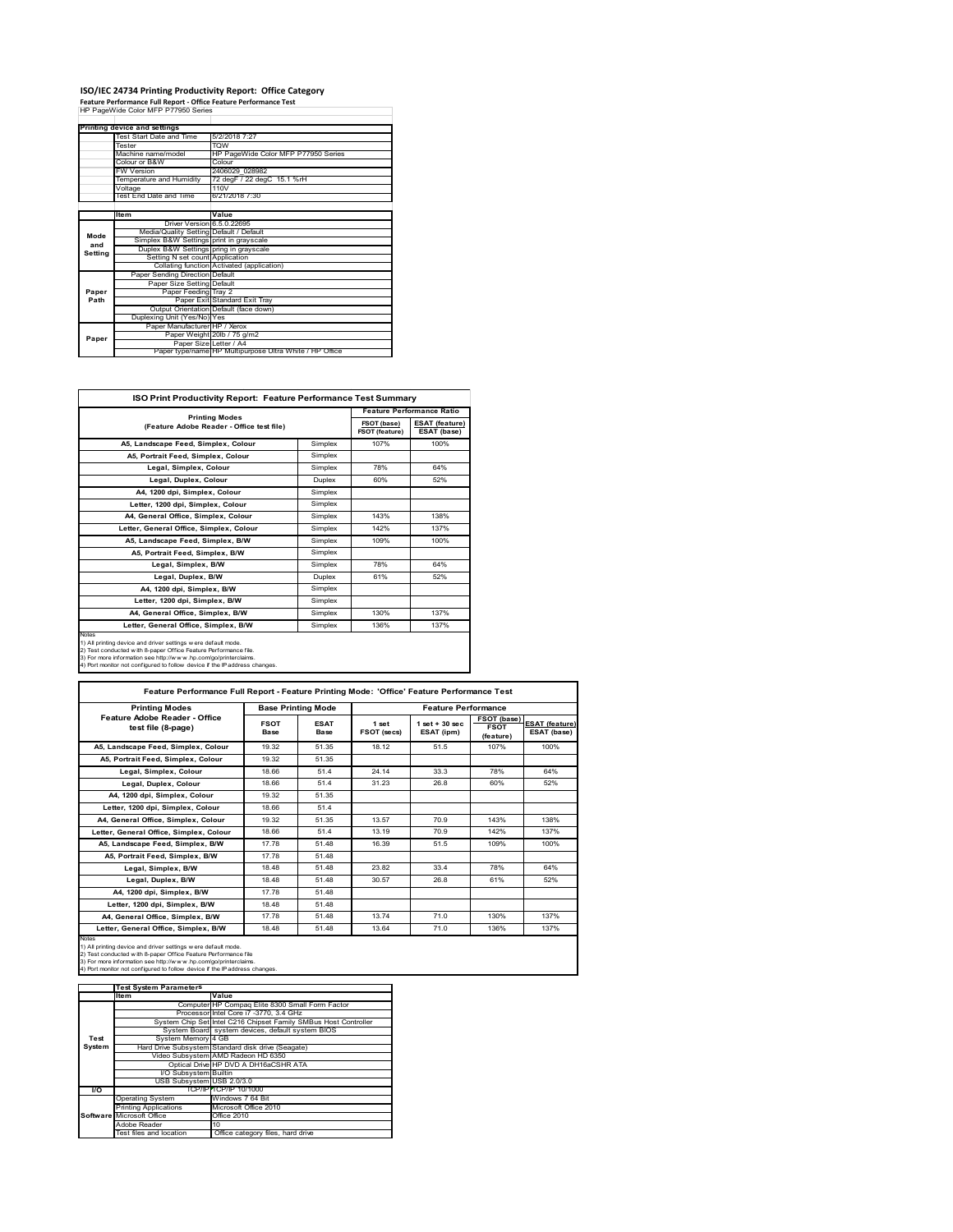#### **ISO/IEC 17629 First Print Out Time Report: Office Category**  $\overline{1}$

| <b>Full Detailed Test Report - LETTER</b> |  |  |  |  |
|-------------------------------------------|--|--|--|--|
| HP PageWide Color MFP P77950 Series       |  |  |  |  |

|            | Printing device and settings |                                     |
|------------|------------------------------|-------------------------------------|
|            | Test Start Date and Time     | 5/2/2018 7:27                       |
|            | Tester                       | <b>TOW</b>                          |
|            | Machine name/model           | HP PageWide Color MFP P77950 Series |
|            | Colour or B&W                | Colour                              |
|            | FW Version                   | 2406029 028982                      |
|            | Configuration (options)      | Default                             |
|            | Controller                   | unknown                             |
|            | Printing device page count   | Not Specified                       |
|            | Printing supplies page count | Not Specified                       |
|            | Temperature and Humidity     | 72 degF / 22 degC 15.1 %rH          |
|            | Voltage                      | 110V                                |
|            | Test End Date and Time       | 6/21/2018 7:30                      |
|            |                              |                                     |
|            | <b>Item</b>                  | Value                               |
| Mode       | PDL and driver version       | 6.5.0.22695                         |
| and        | Print Quality mode           | default                             |
| Setting    | <b>B&amp;W</b> settings      | default                             |
|            | Paper feed orientation       | Short Edge                          |
| Paper      | Paper type setting           | default                             |
|            | Paper feeding                | Standard cassette                   |
|            | Paper exit                   | Standard exit tray                  |
| Paper Path | Output orientation           | default (face up or face down)      |

**ISO First Page Out Time Summary Report: Office Category**

| Summary Report: Letter |                           |
|------------------------|---------------------------|
|                        | FPOT from Ready (seconds) |
| Simplex                | 6.94                      |
| Duplex                 |                           |
| Simplex                | 6.60                      |
| Duplex                 |                           |
|                        |                           |

Notes<br>1) All printing device and driver settings were default mode.<br>2) For the BW results, the print driver was set to "print in BW".<br>3) For more information see http://www.hp.com/golprinterclaims.<br>4) Port montor not confi

|                                                        | ISO First Page Out Time Report: Office Category                                                                                                                                                                                                                                                                                                                                                             |                            |                            |                              |                            |                   |
|--------------------------------------------------------|-------------------------------------------------------------------------------------------------------------------------------------------------------------------------------------------------------------------------------------------------------------------------------------------------------------------------------------------------------------------------------------------------------------|----------------------------|----------------------------|------------------------------|----------------------------|-------------------|
| <b>Detailed Report: LETTER</b>                         |                                                                                                                                                                                                                                                                                                                                                                                                             | Word<br>(seconds)          | Excel<br>(seconds)         | Adobe<br>Reader<br>(seconds) | Average<br>(seconds)       | <b>Delay Time</b> |
|                                                        | FPOT from Ready - Simplex                                                                                                                                                                                                                                                                                                                                                                                   | 6.83                       | 6.76                       | 7.22                         | 6.94                       | 29 Seconds        |
|                                                        | FPOT from Ready - Duplex                                                                                                                                                                                                                                                                                                                                                                                    |                            |                            |                              |                            |                   |
| <b>Color Mode</b>                                      | FPOT from Sleep - Simplex                                                                                                                                                                                                                                                                                                                                                                                   |                            |                            | 23.81                        |                            | 76 Minutes        |
|                                                        | Recovery Time                                                                                                                                                                                                                                                                                                                                                                                               |                            |                            | 16.6                         |                            |                   |
|                                                        | FPOT from Off - Simplex                                                                                                                                                                                                                                                                                                                                                                                     |                            |                            | 262.04                       |                            |                   |
|                                                        | Warm-up Time                                                                                                                                                                                                                                                                                                                                                                                                |                            |                            | 254.83                       |                            |                   |
|                                                        | FPOT from Ready - Simplex                                                                                                                                                                                                                                                                                                                                                                                   | 6.31                       | 6.57                       | 6.90                         | 6.60                       | 29 Seconds        |
|                                                        | FPOT from Ready - Duplex                                                                                                                                                                                                                                                                                                                                                                                    |                            |                            |                              |                            |                   |
| <b>B&amp;W Mode</b>                                    | FPOT from Sleep - Simplex                                                                                                                                                                                                                                                                                                                                                                                   |                            |                            | 20.54                        |                            | 76 Minutes        |
|                                                        | Recovery Time                                                                                                                                                                                                                                                                                                                                                                                               |                            |                            | 13.6                         |                            |                   |
|                                                        | FPOT from Off - Simplex                                                                                                                                                                                                                                                                                                                                                                                     |                            |                            | 270.20                       |                            |                   |
|                                                        |                                                                                                                                                                                                                                                                                                                                                                                                             |                            |                            |                              |                            |                   |
| Notes                                                  | Warm-up Time                                                                                                                                                                                                                                                                                                                                                                                                |                            |                            | 263.30                       |                            |                   |
|                                                        | 1) All printing device and driver settings w ere default mode.<br>2) For the B/W results, the print driver was set to "print in B/W".<br>3) For more information see http://www.hp.com/go/printerclaims.<br>4) Port monitor not configured to follow device if the IP address changes.<br>5) Page counts w ere collected after completion of the tests.<br>6) Details for FPOT from Sleep are show n below. |                            |                            |                              |                            |                   |
|                                                        |                                                                                                                                                                                                                                                                                                                                                                                                             |                            |                            |                              |                            |                   |
| <b>HP Data Table</b><br><b>Detailed Report: LETTER</b> |                                                                                                                                                                                                                                                                                                                                                                                                             | <b>FPOT Avg</b><br>(se cs) | FPOT (secs)<br>Iteration 1 | FPOT (secs)<br>Iteration 2   | FPOT (secs)<br>Iteration 3 | Application       |
|                                                        | FPOT from Sleep                                                                                                                                                                                                                                                                                                                                                                                             | 23.81                      | 24.19                      | 23.42                        | N/A                        | Adobe Reader      |
| <b>Color Mode</b>                                      | FPOT from Sleep (15 minutes)<br>HP/Non ISO Test                                                                                                                                                                                                                                                                                                                                                             | 11.76                      | 11.63                      | 11.88                        | N/A                        | Adobe Reader      |
| <b>B&amp;W Mode</b>                                    | <b>FPOT</b> from Sleep                                                                                                                                                                                                                                                                                                                                                                                      | 20.54                      | 19.96                      | 21.11                        | N/A                        | Adobe Reader      |

Notes<br>1) All printing device and driver settings w ere default mode.<br>2) For the B/W results, the print driver w as set to "print in B/W".<br>3 DLP includes detailed iterations as data measurements may vary run to run.

|                                  | <b>Test System Parameters</b> |                                                       |  |
|----------------------------------|-------------------------------|-------------------------------------------------------|--|
|                                  | Item                          | Value                                                 |  |
|                                  | Computer                      | HP Compaq Elite 8300 Small Form Factor                |  |
|                                  | Processor                     | Intel Core i7 -3770, 3.4 GHz                          |  |
|                                  | System Chip Set               | Intel C216 Chipset Family SMBus Host Controller       |  |
|                                  | System Board                  | system devices, default system BIOS                   |  |
| Test                             | <b>System Memory</b>          | 4 GB                                                  |  |
| System                           | Hard Drive Subsystem          | Standard disk drive (Seagate)                         |  |
|                                  | Video Subsystem               | AMD Radeon HD 6350                                    |  |
|                                  | Optical Drive                 | HP DVD A DH16aCSHR ATA                                |  |
|                                  | I/O Subsystem                 | <b>Builtin</b>                                        |  |
|                                  | <b>USB Subsystem</b>          | USB 2.0/3.0                                           |  |
| Printing<br>Device<br>Connection | TCP/IP                        | 10/1000                                               |  |
|                                  | <b>Operating System</b>       | Windows 7 Business/Ultimate, 64 bit, Build 7601, SP 1 |  |
|                                  | <b>Printing Applications</b>  | Microsoft Office 2010 SP2                             |  |
| Software                         |                               | Adobe Reader 10.1.4                                   |  |
|                                  | Print Driver                  | 6.5.0.22695                                           |  |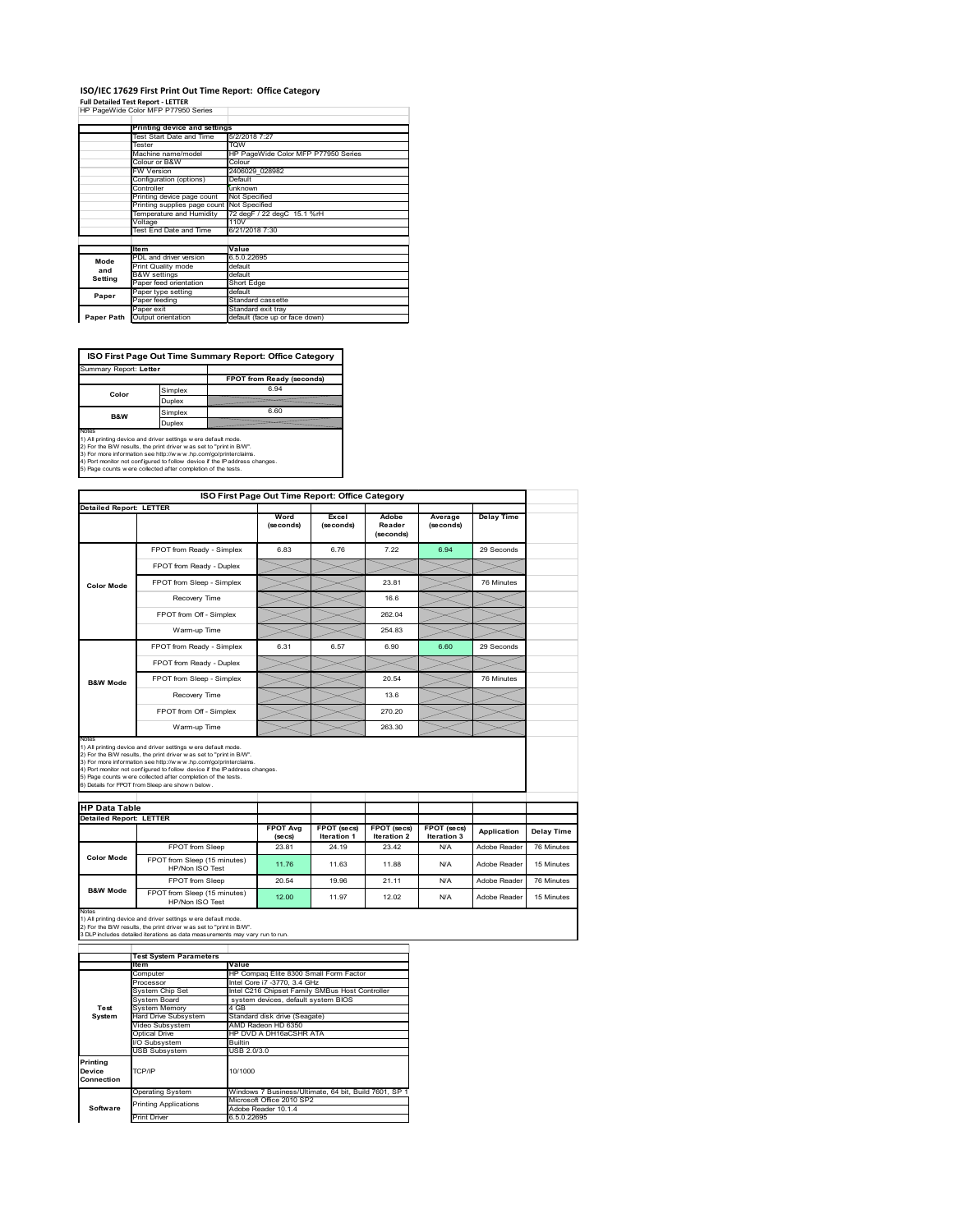## **ISO/IEC 17629 First Print Out Time Report: Office Category**

**Full Detailed Test Report ‐ A4** HP PageWide Color MFP P77950 Series

|            | Printing device and settings               |                                     |  |  |
|------------|--------------------------------------------|-------------------------------------|--|--|
|            | Test Start Date and Time                   | 5/2/2018 7:27                       |  |  |
|            | Tester                                     | <b>TOW</b>                          |  |  |
|            | Machine name/model                         | HP PageWide Color MFP P77950 Series |  |  |
|            | Colour or B&W                              | Colour                              |  |  |
|            | FW Version                                 | 2406029 028982                      |  |  |
|            | Configuration (options)                    | Default                             |  |  |
|            | Controller                                 | unknown                             |  |  |
|            | Printing device page count                 | Not Specified                       |  |  |
|            | Printing supplies page count Not Specified |                                     |  |  |
|            | Temperature and Humidity                   | 72 degF / 22 degC 15.1 %rH          |  |  |
|            | Voltage                                    | 110V                                |  |  |
|            | Test End Date and Time                     | 6/21/2018 7:30                      |  |  |
|            |                                            |                                     |  |  |
|            | <b>Item</b>                                | Value                               |  |  |
| Mode       | PDL and driver version                     | 6.5.0.22695                         |  |  |
| and        | Print Quality mode                         | default                             |  |  |
| Setting    | <b>B&amp;W</b> settings                    | default                             |  |  |
|            | Paper feed orientation                     | Short Edge                          |  |  |
| Paper      | Paper type setting                         | default                             |  |  |
|            | Paper feeding                              | Standard cassette                   |  |  |
|            | Paper exit                                 | Standard exit tray                  |  |  |
| Paper Path | Output orientation                         | default (face up or face down)      |  |  |

**ISO First Page Out Time Summary Report: Office Category**

| Summary Report: A4 |         |                           |
|--------------------|---------|---------------------------|
|                    |         | FPOT from Ready (seconds) |
| Colour             | Simplex | 6.94                      |
|                    | Duplex  |                           |
| B&W                | Simplex | 6.63                      |
|                    | Duplex  |                           |
|                    |         |                           |

Notes<br>1) All printing device and driver settings were default mode.<br>2) For the BAV results, the print driver was set to "print in BAV".<br>3) For more information see http://www.hp.com/golprinterclaims.<br>4) Port monitor not co

|                            |                                                                                                                                                                                                                                                                                                                                                                                                              | ISO First Page Out Time Report: Office Category |                                   |                                   |                            |                   |            |
|----------------------------|--------------------------------------------------------------------------------------------------------------------------------------------------------------------------------------------------------------------------------------------------------------------------------------------------------------------------------------------------------------------------------------------------------------|-------------------------------------------------|-----------------------------------|-----------------------------------|----------------------------|-------------------|------------|
| Detailed Report: A4        |                                                                                                                                                                                                                                                                                                                                                                                                              | Word<br>(seconds)                               | Excel<br>(seconds)                | Adobe<br>Reader<br>(seconds)      | Average<br>(seconds)       | <b>Delay Time</b> |            |
|                            | FPOT from Ready - Simplex                                                                                                                                                                                                                                                                                                                                                                                    | 6.50                                            | 6.67                              | 7.65                              | 6.94                       | 29 Seconds        |            |
|                            | FPOT from Ready - Duplex                                                                                                                                                                                                                                                                                                                                                                                     |                                                 |                                   |                                   |                            |                   |            |
| <b>Color Mode</b>          | FPOT from Sleep - Simplex                                                                                                                                                                                                                                                                                                                                                                                    |                                                 |                                   | 23.47                             |                            | 76 Minutes        |            |
|                            | Recovery Time                                                                                                                                                                                                                                                                                                                                                                                                |                                                 |                                   | 15.8                              |                            |                   |            |
|                            | FPOT from Off - Simplex                                                                                                                                                                                                                                                                                                                                                                                      |                                                 |                                   | 260.70                            |                            |                   |            |
|                            | Warm-up Time                                                                                                                                                                                                                                                                                                                                                                                                 |                                                 |                                   | 253.05                            |                            |                   |            |
|                            | FPOT from Ready - Simplex                                                                                                                                                                                                                                                                                                                                                                                    | 6.47                                            | 6.55                              | 6.86                              | 6.63                       | 29 Seconds        |            |
|                            | FPOT from Ready - Duplex                                                                                                                                                                                                                                                                                                                                                                                     |                                                 |                                   |                                   |                            |                   |            |
| <b>B&amp;W Mode</b>        | FPOT from Sleep - Simplex                                                                                                                                                                                                                                                                                                                                                                                    |                                                 |                                   | 20.49                             |                            | 76 Minutes        |            |
|                            | Recovery Time                                                                                                                                                                                                                                                                                                                                                                                                |                                                 |                                   | 13.6                              |                            |                   |            |
|                            |                                                                                                                                                                                                                                                                                                                                                                                                              |                                                 |                                   |                                   |                            |                   |            |
|                            | FPOT from Off - Simplex                                                                                                                                                                                                                                                                                                                                                                                      |                                                 |                                   | 248.58                            |                            |                   |            |
| Notes                      | Warm-up Time                                                                                                                                                                                                                                                                                                                                                                                                 |                                                 |                                   | 24172                             |                            |                   |            |
| <b>HP Data Table</b>       | 1) All printing device and driver settings w ere default mode.<br>2) For the B/W results, the print driver w as set to "print in B/W".<br>3) For more information see http://www.hp.com/go/printerclaims.<br>4) Port monitor not configured to follow device if the IP address changes.<br>5) Page counts w ere collected after completion of the tests.<br>6) Details for FPOT from Sleep are show n below. |                                                 |                                   |                                   |                            |                   |            |
| <b>Detailed Report: A4</b> |                                                                                                                                                                                                                                                                                                                                                                                                              |                                                 |                                   |                                   |                            |                   |            |
|                            |                                                                                                                                                                                                                                                                                                                                                                                                              | <b>FPOT Avg</b><br>(secs)                       | FPOT (secs)<br><b>Iteration 1</b> | FPOT (secs)<br><b>Iteration 2</b> | FPOT (secs)<br>Iteration 3 | Application       | Delay Time |
|                            | FPOT from Sleep                                                                                                                                                                                                                                                                                                                                                                                              | 23.47                                           | 23.94                             | 23.00                             | N/A                        | Adobe Reader      | 76 Minutes |
| <b>Color Mode</b>          | FPOT from Sleep (15 minutes)<br>HP/Non ISO Test                                                                                                                                                                                                                                                                                                                                                              | 10.91                                           | 10.92                             | 10.89                             | N/A                        | Adobe Reader      | 15 Minutes |
| <b>B&amp;W Mode</b>        | FPOT from Sleep                                                                                                                                                                                                                                                                                                                                                                                              | 20.49                                           | 20.60                             | 20.38                             | N/A                        | Adobe Reader      | 76 Minutes |

1) All printing device and driver settings w ere default mode.<br>2) For the B/W results, the print driver w as set to "print in B/W".<br>3 DLP includes detailed iterations as data measurements may vary run to run.

|                                  | <b>Test System Parameters</b> |                                                       |  |  |
|----------------------------------|-------------------------------|-------------------------------------------------------|--|--|
|                                  | Item                          | Value                                                 |  |  |
|                                  | Computer                      | HP Compag Elite 8300 Small Form Factor                |  |  |
|                                  | Processor                     | Intel Core i7 -3770, 3.4 GHz                          |  |  |
|                                  | System Chip Set               | Intel C216 Chipset Family SMBus Host Controller       |  |  |
|                                  | System Board                  | system devices, default system BIOS                   |  |  |
| Test                             | <b>System Memory</b>          | 4 GB                                                  |  |  |
| System                           | Hard Drive Subsystem          | Standard disk drive (Seagate)                         |  |  |
|                                  | Video Subsystem               | AMD Radeon HD 6350                                    |  |  |
|                                  | Optical Drive                 | HP DVD A DH16aCSHR ATA                                |  |  |
|                                  | I/O Subsystem                 | <b>Builtin</b>                                        |  |  |
|                                  | <b>USB Subsystem</b>          | USB 2.0/3.0                                           |  |  |
| Printing<br>Device<br>Connection | TCP/IP                        | 10/1000                                               |  |  |
|                                  | <b>Operating System</b>       | Windows 7 Business/Ultimate, 64 bit, Build 7601, SP 1 |  |  |
|                                  | <b>Printing Applications</b>  | Microsoft Office 2010 SP2                             |  |  |
| Software                         |                               | Adobe Reader 10.1.4                                   |  |  |
|                                  | <b>Print Driver</b>           | 6.5.0.22695                                           |  |  |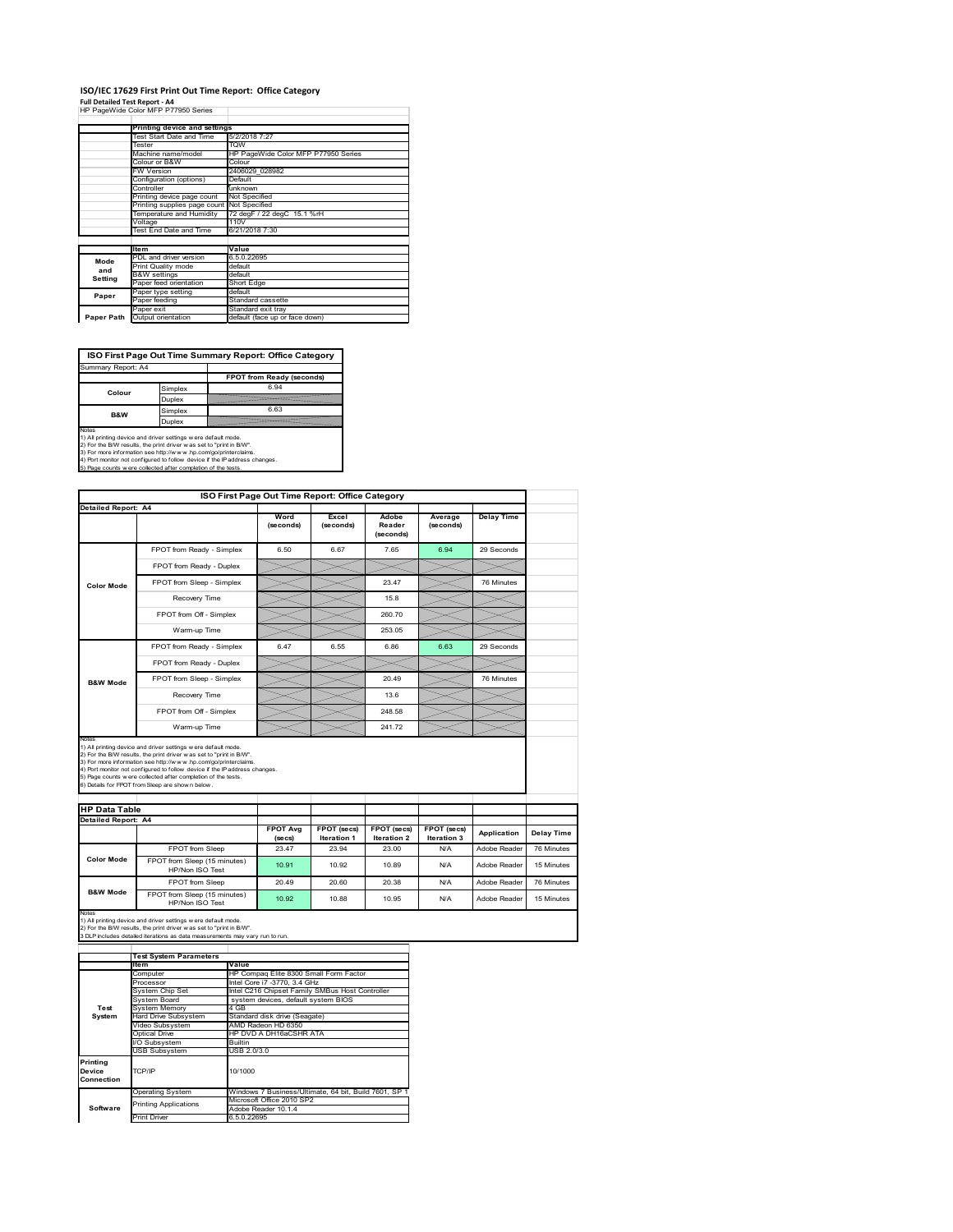### **ISO/IEC 29183 Copy Productivity Report**

#### **Full Detailed Test Report ‐ LETTER**

|           | HP PageWide Color MFP P77950 Series     |                                                         |
|-----------|-----------------------------------------|---------------------------------------------------------|
|           |                                         |                                                         |
|           | <b>Machine Setup Information</b>        |                                                         |
|           | Test Start Date and Time 5/2/2018 13:25 |                                                         |
|           | <b>Tester TOW</b>                       |                                                         |
|           |                                         | Machine name/model HP PageWide Color MFP P77950 Series  |
|           | Colour or B&W Colour                    |                                                         |
|           |                                         | FW Version 2406029 028982                               |
|           | Configuration (options) Not Specified   |                                                         |
|           |                                         | Temperature and Humidity 72 degF / 22 degC 15.1 %rH     |
|           | Test End Date and Time: 5/23/2018 14:27 |                                                         |
|           |                                         |                                                         |
|           | Pre-set Item                            | Pre-set Value                                           |
|           | <b>Output Resolution Default</b>        |                                                         |
|           | Output Quality Default                  |                                                         |
| Mode      |                                         | Copying Mode Colour for Colour and B&W for B&W          |
|           | Auto Density Adjustment Default         |                                                         |
|           |                                         | Collating function Set in Control Panel                 |
| Paper     | Paper Sending Direction Default         |                                                         |
|           | Paper Type Setting Default              |                                                         |
| Paper     | Paper Feeding Tray 2                    |                                                         |
| Path      | Paper Exit Default                      |                                                         |
|           |                                         | Face Up Exit Default (face down)                        |
|           | <b>Fixing Capability Default</b>        |                                                         |
| Temporary | Image Quality Stability Default         |                                                         |
| Stop      | Capacity of Paper Default               |                                                         |
|           | Others None                             |                                                         |
|           |                                         |                                                         |
|           | Paper Manufacturer HP / Xerox           |                                                         |
| Paper     |                                         | Paper Weight 20lb / 75 g/m2                             |
|           | Paper Size Letter / A4                  |                                                         |
|           |                                         | Paper type/name HP Multipurpose Ultra White / HP Office |

| Summary Report: Letter |              |             |
|------------------------|--------------|-------------|
|                        |              |             |
|                        | <b>sFCOT</b> | sESAT (ipm) |
| Color                  | 9.49         | 51.36       |
| <b>B&amp;W</b>         | 8.25         | 51.42       |
| <b>Notes</b>           |              |             |

First Copy Out and Copy Speed measured using ISO/IEC 29183, excludes first set of test documents. For more information see http://w w w .hp.com/go/printerclaims. Exact speed varies

depending on the system configuration and document.<br>Only Target A w as used, all test documents have the same Saturated throughput. Reference<br>ISO/IEC29183:2010 Clause 5, Sections 5.3.1 and 5.3.2

| Detailed Report: LETTER |               |              |       |             |                |             |
|-------------------------|---------------|--------------|-------|-------------|----------------|-------------|
|                         |               |              |       | sEFTP (ipm) |                |             |
|                         | <b>Target</b> | sFCOT (secs) | 1copy | 1copy+30sec | 1copy+4minutes | sESAT (ipm) |
|                         | A             | 9.49         | 6.32  | 38.91       | 48.21          | 51.36       |
|                         |               |              |       | 28 sets     | 214 sets       |             |
|                         | B             |              |       |             |                |             |
|                         |               |              |       |             |                |             |
| Color                   | C             |              |       |             |                |             |
|                         |               |              |       |             |                |             |
|                         | D             |              |       |             |                |             |
|                         | Average       | 9.49         | 6.32  | 38.91       | 48.21          | 51.36       |
|                         | A             | 8.25         | 7.28  | 39.05       | 48.43          | 51.42       |
|                         |               |              |       | 28 sets     | 212 sets       |             |
|                         | B             |              |       |             |                |             |
|                         |               |              |       |             |                |             |
| <b>B&amp;W</b>          | C             |              |       |             |                |             |
|                         |               |              |       |             |                |             |
|                         | D             |              |       |             |                |             |
|                         | Average       | 8.25         | 7.28  | 39.05       | 48.43          | 51.42       |

i<br>L

#### Notes

First Copy Out and Copy Speed measured using ISO/IEC 29183, excludes first set of test documents. For more information see<br>http://w w w.hp.com/go/printerclaims. Exact speed varies depending on the system configuration and 5.3.1 and 5.3.2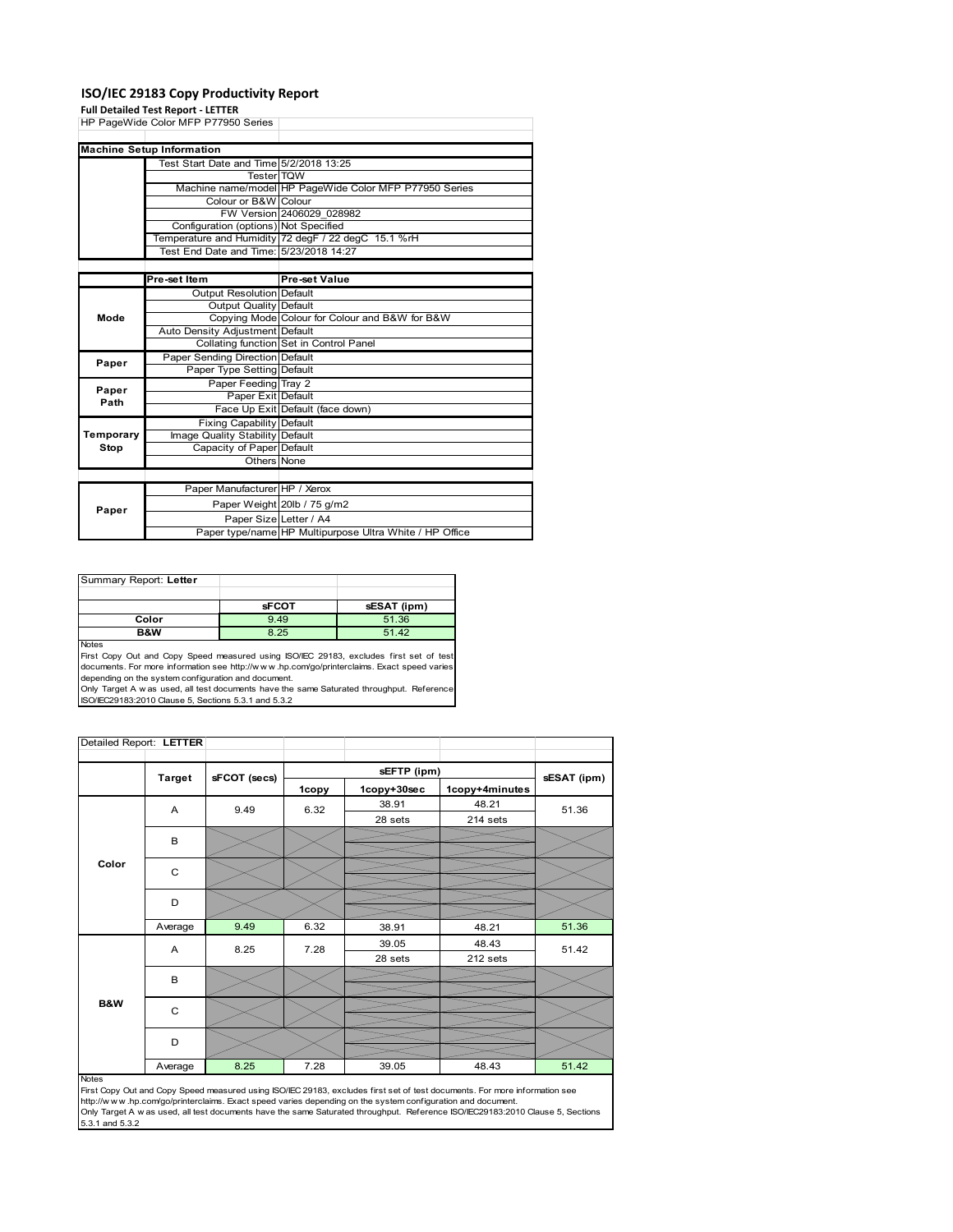### **ISO/IEC 29183 Copy Productivity Report**

#### **Full Detailed Test Report ‐ A4**

|               | HP PageWide Color MFP P77950 Series     |                                                         |
|---------------|-----------------------------------------|---------------------------------------------------------|
|               |                                         |                                                         |
|               | <b>Machine Setup Information</b>        |                                                         |
|               | Test Start Date and Time 5/2/2018 13:25 |                                                         |
|               | <b>Tester</b> TQW                       |                                                         |
|               |                                         | Machine name/model HP PageWide Color MFP P77950 Series  |
|               | Colour or B&W Colour                    |                                                         |
|               |                                         | FW Version 2406029 028982                               |
|               | Configuration (options) Not Specified   |                                                         |
|               |                                         | Temperature and Humidity 72 degF / 22 degC 15.1 %rH     |
|               | Test End Date and Time: 5/23/2018 14:27 |                                                         |
|               |                                         |                                                         |
|               | Pre-set Item                            | Pre-set Value                                           |
|               | Output Resolution Default               |                                                         |
|               | Output Quality Default                  |                                                         |
| Mode          |                                         | Copying Mode Colour for Colour and B&W for B&W          |
|               | Auto Density Adjustment Default         |                                                         |
|               |                                         | Collating function Set in Control Panel                 |
|               | Paper Sending Direction Default         |                                                         |
| Paper         | Paper Type Setting Default              |                                                         |
|               | Paper Feeding Tray 2                    |                                                         |
| Paper<br>Path | Paper Exit Default                      |                                                         |
|               |                                         | Face Up Exit Default (face down)                        |
|               | <b>Fixing Capability Default</b>        |                                                         |
| Temporary     | Image Quality Stability Default         |                                                         |
| Stop          | Capacity of Paper Default               |                                                         |
|               | Others None                             |                                                         |
|               |                                         |                                                         |
|               | Paper Manufacturer HP / Xerox           |                                                         |
|               |                                         | Paper Weight 20lb / 75 g/m2                             |
| Paper         | Paper Size Letter / A4                  |                                                         |
|               |                                         | Paper type/name HP Multipurpose Ultra White / HP Office |

| Summary Report: A4 |              |             |
|--------------------|--------------|-------------|
|                    |              |             |
|                    | <b>sFCOT</b> | sESAT (ipm) |
| Colour             | 9.47         | 51.55       |
| B&W                | 9.50         | 51.49       |
| <b>Notes</b>       |              |             |

Notes<br>First Copy Out and Copy Speed measured using ISO/IEC 29183, excludes first set of test<br>documents. For more information see http://www..hp.com/go/printerclaims. Exact speed varies

depending on the system configuration and document.<br>Only Target A w as used, all test documents have the same Saturated throughput. Reference<br>ISO/IEC29183:2010 Clause 5, Sections 5.3.1 and 5.3.2

| Detailed Report: A4 |                        |              |       |             |                |             |
|---------------------|------------------------|--------------|-------|-------------|----------------|-------------|
|                     |                        |              |       | sEFTP (ipm) |                |             |
|                     | <b>Target</b>          | sFCOT (secs) | 1copy | 1copy+30sec | 1copy+4minutes | sESAT (ipm) |
|                     | A                      | 9.47         | 6.33  | 39.88       | 48.22          | 51.55       |
|                     |                        |              |       | 28 sets     | 216 sets       |             |
|                     | B                      |              |       |             |                |             |
|                     |                        |              |       |             |                |             |
|                     | Colour<br>$\mathsf{C}$ |              |       |             |                |             |
|                     |                        |              |       |             |                |             |
|                     | D                      |              |       |             |                |             |
|                     | Average                | 9.47         | 6.33  | 39.88       | 48.22          | 51.55       |
|                     | A                      | 9.50         | 6.32  | 40.23       | 48.61          | 51.49       |
|                     |                        |              |       | 29 sets     | 218 sets       |             |
|                     | B                      |              |       |             |                |             |
| <b>B&amp;W</b>      |                        |              |       |             |                |             |
|                     | $\mathsf{C}$           |              |       |             |                |             |
|                     | D                      |              |       |             |                |             |
|                     | Average                | 9.50         | 6.32  | 40.23       | 48.61          | 51.49       |

Average 8.50 6.32 40.23 48.61 51.49<br>First Copy Out and Copy Speed measured using ISO/IEC 29183, excludes first set of test documents. For more information see<br>Inttp://www.hp.com/go/printerclaims. Exact speed varies dependi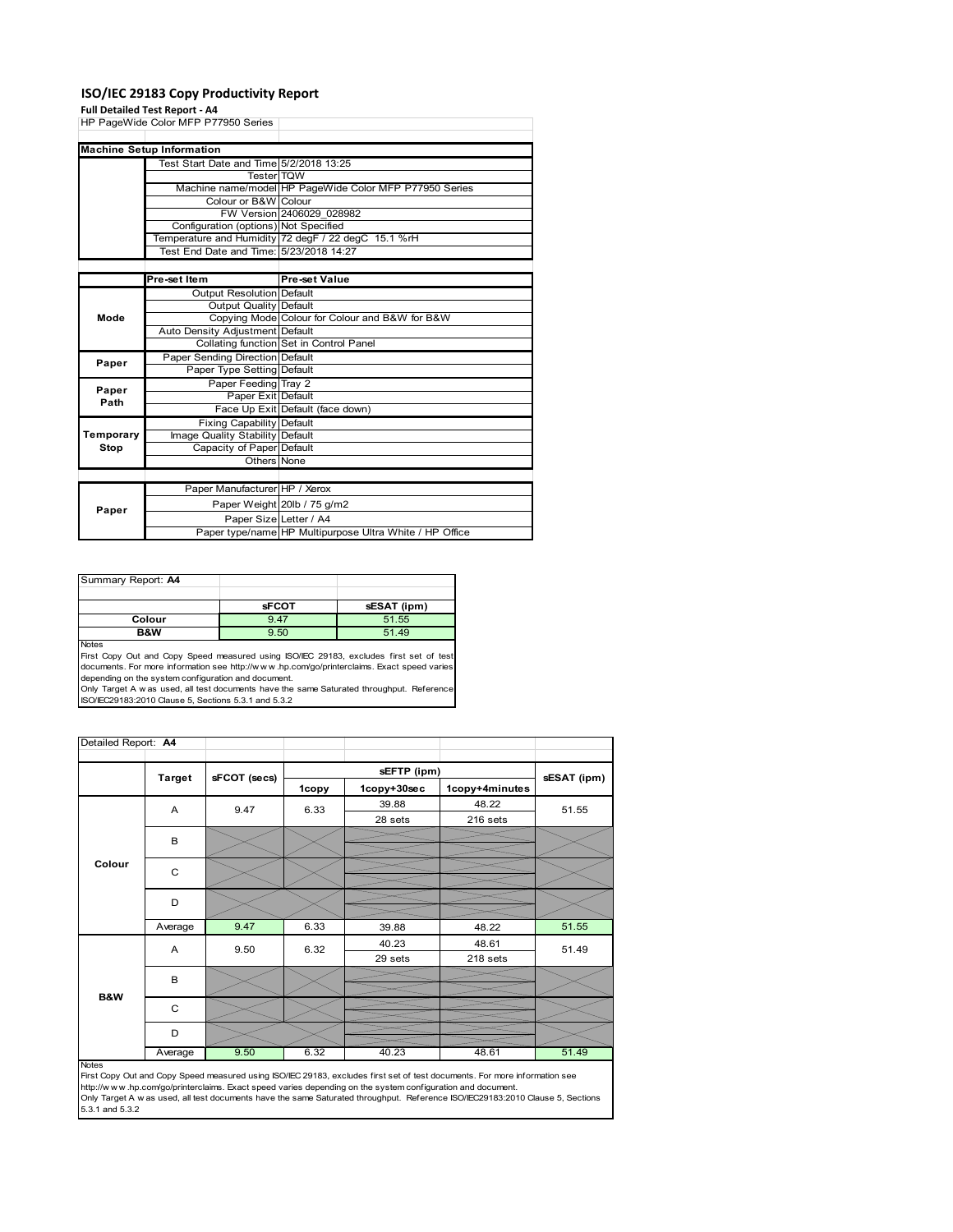### **ISO/IEC 24735 Copy Productivity Report**

**Full Detailed Test Report ‐ LETTER**

|                                         | <b>Machine Setup Information</b>                                |  |  |  |  |  |
|-----------------------------------------|-----------------------------------------------------------------|--|--|--|--|--|
| Test Start Date and Time 5/8/2018 14:33 |                                                                 |  |  |  |  |  |
| <b>TesterITQW</b>                       |                                                                 |  |  |  |  |  |
|                                         | Machine name/model HP PageWide Color MFP P77950 Series          |  |  |  |  |  |
| Colour or B&W Colour                    |                                                                 |  |  |  |  |  |
|                                         | FW Version 2406029 028982                                       |  |  |  |  |  |
| Configuration (options) Not Specified   |                                                                 |  |  |  |  |  |
|                                         | Temperature and Humidity 72 degF / 22 degC 15.1 %rH             |  |  |  |  |  |
| Test End Date and Time: 5/23/2018 12:40 |                                                                 |  |  |  |  |  |
|                                         |                                                                 |  |  |  |  |  |
| Pre-set Item                            | <b>Pre-set Value</b>                                            |  |  |  |  |  |
| Output Resolution Default               |                                                                 |  |  |  |  |  |
| <b>Output Quality Default</b>           |                                                                 |  |  |  |  |  |
| Copying Mode Default                    |                                                                 |  |  |  |  |  |
| Auto Density Adjustment Default         |                                                                 |  |  |  |  |  |
|                                         | Collating function Activated (if not activated in default mode) |  |  |  |  |  |
| Paper Sending Direction Default         |                                                                 |  |  |  |  |  |
| Paper Type Setting Default              |                                                                 |  |  |  |  |  |
|                                         | Paper Feeding Standard cassette                                 |  |  |  |  |  |
|                                         | Paper Exit Standard exit tray                                   |  |  |  |  |  |
| Face Up Exit Default                    |                                                                 |  |  |  |  |  |
| <b>Fixing Capability Default</b>        |                                                                 |  |  |  |  |  |
| Image Quality Stability Default         |                                                                 |  |  |  |  |  |
| Capacity of Paper Default               |                                                                 |  |  |  |  |  |
|                                         | Others Default                                                  |  |  |  |  |  |
|                                         |                                                                 |  |  |  |  |  |
| Paper Manufacturer HP / Xerox           |                                                                 |  |  |  |  |  |
|                                         | Paper Weight 20lb / 75 g/m2                                     |  |  |  |  |  |
| Paper Size Letter / A4                  |                                                                 |  |  |  |  |  |

| <b>ISO/IEC 24735 Copy Productivity Report</b>                |         |             |            |                  |                |                 |
|--------------------------------------------------------------|---------|-------------|------------|------------------|----------------|-----------------|
| Detailed Report: LETTER                                      |         |             |            |                  |                |                 |
|                                                              | Copying | FSOT (secs) |            | EFTP (ipm)       |                | ESAT (ipm)      |
|                                                              | Mode    | 1 set only  | 1 set only | $1 set + 30 sec$ | 1 set $+$ 4min | $1$ set + 30sec |
| <b>Color Mode</b>                                            | 1:1     | 16.34       | 14.68      | 37.74            | 48.55          | 51.35           |
|                                                              |         |             | (1 set)    | 8 sets           | 53 sets        |                 |
|                                                              | 1:2     | 26.87       | 8.92       | 22.40            |                | 31.92           |
|                                                              |         |             | (1 set)    | 6 sets           |                |                 |
|                                                              | 2:2     | 25.57       | 9.36       | 24.30            |                | 35.94           |
|                                                              |         |             | (1 set)    | 6 sets           |                |                 |
|                                                              | 1:1     | 15.34       | 15.64      | 39.23            | 48.83          | 51.34           |
|                                                              |         |             |            | 8 sets           | 53 sets        |                 |
| <b>B&amp;W</b> mode                                          | 1:2     | 25.22       | 9.50       | 23.46            |                | 35.92           |
|                                                              |         |             |            | 6 sets           |                |                 |
|                                                              | 2:2     | 24.23       | 9.90       | 24.18            |                | 35.94           |
|                                                              |         |             |            | 6 sets           |                |                 |
| Notes<br>Reports located: http://www.hp.com/go/printerclaims |         |             |            |                  |                |                 |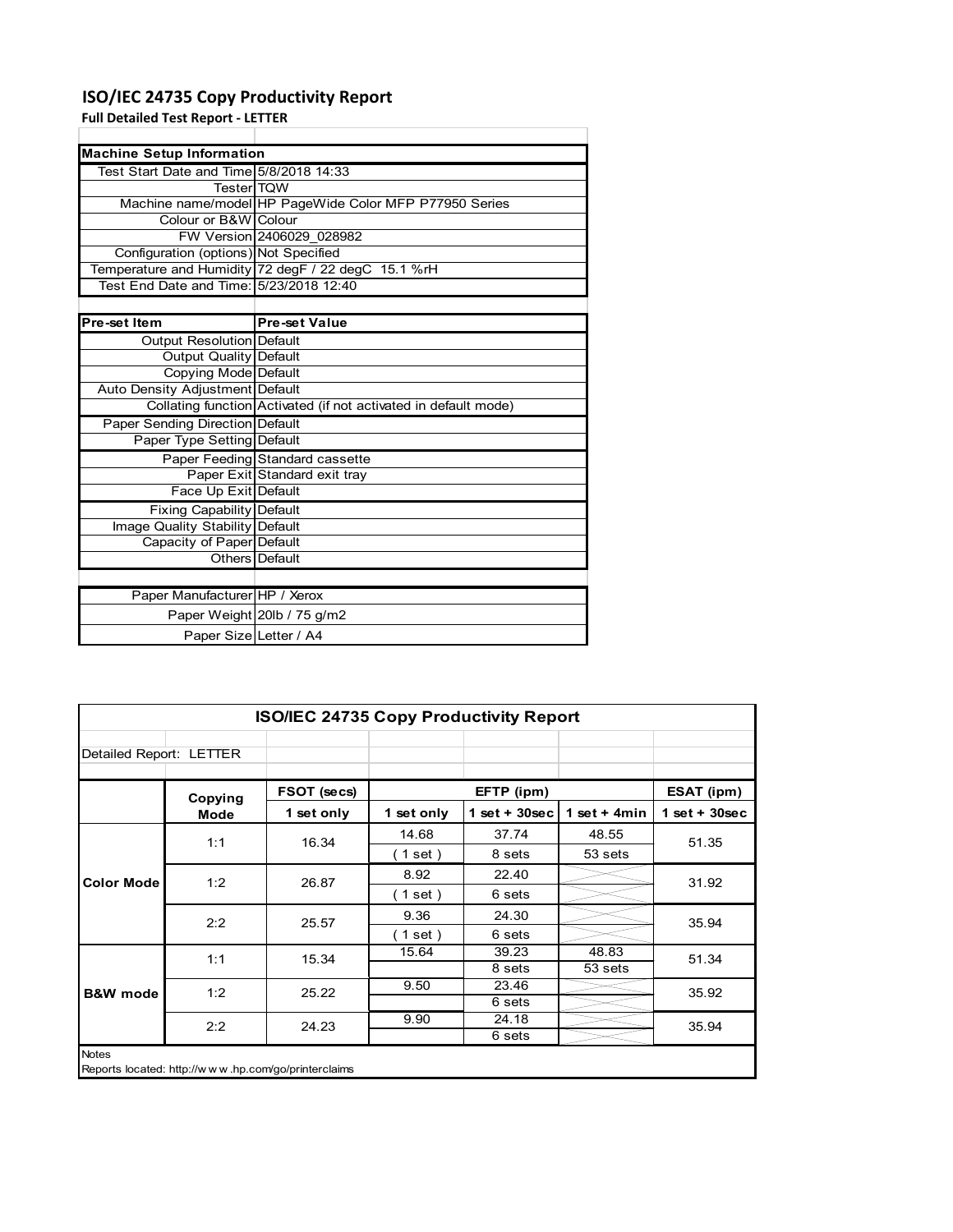### **ISO/IEC 24735 Copy Productivity Report**

**Full Detailed Test Report ‐ A4**

| <b>Machine Setup Information</b>        |                                                                 |
|-----------------------------------------|-----------------------------------------------------------------|
| Test Start Date and Time 5/8/2018 14:33 |                                                                 |
| <b>TesterITQW</b>                       |                                                                 |
|                                         | Machine name/model HP PageWide Color MFP P77950 Series          |
| Colour or B&W Colour                    |                                                                 |
|                                         | FW Version 2406029 028982                                       |
| Configuration (options) Not Specified   |                                                                 |
|                                         | Temperature and Humidity 72 degF / 22 degC 15.1 %rH             |
| Test End Date and Time: 5/23/2018 12:40 |                                                                 |
|                                         |                                                                 |
| Pre-set Item                            | <b>Pre-set Value</b>                                            |
| Output Resolution Default               |                                                                 |
| <b>Output Quality Default</b>           |                                                                 |
| Copying Mode Default                    |                                                                 |
| Auto Density Adjustment Default         |                                                                 |
|                                         | Collating function Activated (if not activated in default mode) |
| Paper Sending Direction Default         |                                                                 |
| Paper Type Setting Default              |                                                                 |
|                                         | Paper Feeding Standard cassette                                 |
|                                         | Paper Exit Standard exit tray                                   |
| Face Up Exit Default                    |                                                                 |
| <b>Fixing Capability Default</b>        |                                                                 |
| Image Quality Stability Default         |                                                                 |
| Capacity of Paper Default               |                                                                 |
|                                         | Others   Default                                                |
|                                         |                                                                 |
| Paper Manufacturer HP / Xerox           |                                                                 |
|                                         | Paper Weight 20lb / 75 g/m2                                     |
| Paper Size Letter / A4                  |                                                                 |

|                     | <b>ISO/IEC 24735 Copy Productivity Report</b> |                                                     |            |                 |                 |                 |
|---------------------|-----------------------------------------------|-----------------------------------------------------|------------|-----------------|-----------------|-----------------|
| Detailed Report: A4 |                                               |                                                     |            |                 |                 |                 |
|                     | Copying                                       | FSOT (secs)                                         |            | EFTP (ipm)      |                 | ESAT (ipm)      |
|                     | Mode                                          | 1 set only                                          | 1 set only | $1$ set + 30sec | 1 set + 4 $min$ | $1$ set + 30sec |
|                     | 1:1                                           | 16.21                                               | 14.80      | 37.69           | 48.57           | 51.54           |
|                     |                                               |                                                     | (1 set)    | 8 sets          | 53 sets         |                 |
| Colour              | 1:2                                           | 26.59                                               | 9.02       | 24.64           |                 | 33.08           |
| Mode                |                                               |                                                     | (1 set )   | 8 sets          |                 |                 |
|                     | 2:2                                           | 24.82                                               | 9.66       | 25.68           |                 | 35.94           |
|                     |                                               |                                                     | (1 set)    | 8 sets          |                 |                 |
|                     | 1:1                                           | 15.59                                               | 15.39      | 40.48           | 48.91           | 51.50           |
|                     |                                               |                                                     |            | 10 sets         | 53 sets         |                 |
| <b>B&amp;W</b> mode | 1:2                                           | 25.28                                               | 9.48       | 26.06           |                 | 35.94           |
|                     |                                               |                                                     |            | 8 sets          |                 |                 |
|                     | 2:2                                           | 24.16                                               | 9.92       | 27.16           |                 | 35.94           |
|                     |                                               |                                                     |            | 8 sets          |                 |                 |
| <b>Notes</b>        |                                               | Reports located: http://www.hp.com/go/printerclaims |            |                 |                 |                 |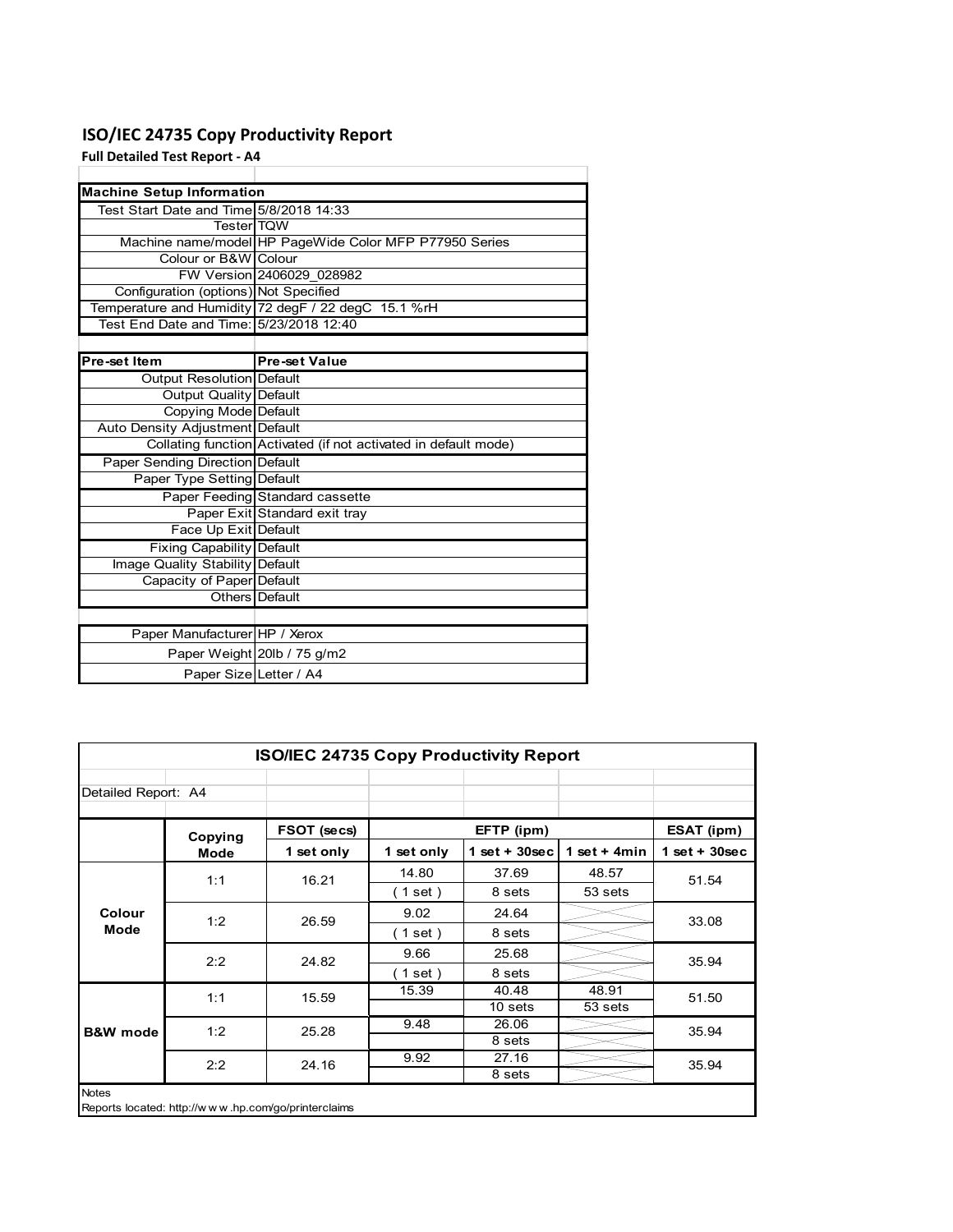# **ISO/IEC 17991 Scanning Productivity Report Full Detailed Test Report ‐ LETTER Machine Setup Information**

|            | <b>Machine Setup Information</b> |                                          |  |  |  |
|------------|----------------------------------|------------------------------------------|--|--|--|
|            | Fest Start Date and Time         | 5/21/2018 13:01                          |  |  |  |
|            | Tester                           | TQW                                      |  |  |  |
|            | Machine name/model               | HP PageWide Color MFP P77950 Series      |  |  |  |
|            | Colour or B&W                    | Colour                                   |  |  |  |
|            | Configuration (options)          | Default                                  |  |  |  |
|            | Temperature and Humidity         | 72 degF / 22 degC 15.1 %rH               |  |  |  |
|            | Voltage                          | 110V                                     |  |  |  |
|            | Test End Date and Time           | 5/22/2018 13:58                          |  |  |  |
|            |                                  |                                          |  |  |  |
|            | <b>Preset Item</b>               | <b>Preset Value</b>                      |  |  |  |
|            | Scanning resolution              | default (200 dpi)                        |  |  |  |
|            | Colour or grey scale/B&W         | default (colour)                         |  |  |  |
| Mode       | Duplex / simplex                 | default (simplex)                        |  |  |  |
| and        | Original page size               | default (A4)                             |  |  |  |
|            | Paper feed orientation           | default (long edge)                      |  |  |  |
| Setting    | Scan destination                 | default (shared network)                 |  |  |  |
|            | <b>Storing File Type</b>         | default (PDF-multi)                      |  |  |  |
|            | Auto scan quality adjustment     | default (factory preset default setting) |  |  |  |
| <b>ADF</b> | Paper feed direction             | default (long edge)                      |  |  |  |
|            | Output orientation               | default                                  |  |  |  |
| Paper-path | Scanning unit                    | default (duplex ADF)                     |  |  |  |

|                               |             |                      |              | ISO/IEC 17991 - Scan Summary Report: ADF Productivity Measurement |  |  |  |
|-------------------------------|-------------|----------------------|--------------|-------------------------------------------------------------------|--|--|--|
| <b>Summary Report: Letter</b> |             |                      |              |                                                                   |  |  |  |
|                               |             | <b>Scanning Mode</b> |              | <b>Measurement result</b>                                         |  |  |  |
|                               | File format | Resolution           | Scanning     | scESAT 30secA                                                     |  |  |  |
|                               | version     |                      | side         | (ipm)                                                             |  |  |  |
| Colour                        | pdf 1.4     | 200                  | single sided | 64.59                                                             |  |  |  |
|                               |             |                      | double sided | 127.23                                                            |  |  |  |
| <b>B&amp;W</b>                | pdf 1.4     | 200                  | single sided | 64.79                                                             |  |  |  |
|                               |             |                      | double sided | 134.54                                                            |  |  |  |
| <b>Notes</b>                  |             |                      |              |                                                                   |  |  |  |

Notes 1) For more information see http://w w w .hp.com/go/printerclaims. 2) For the B/W results, the device scan setting is set to "Scan in B/W".

**ISO/IEC 17991 - Scan Summary Report: Network Folder Productivity Measurement**

| <b>Summary Report: Letter</b> |                      |            |              |                           |                  |               |
|-------------------------------|----------------------|------------|--------------|---------------------------|------------------|---------------|
|                               | <b>Scanning Mode</b> |            |              | <b>Measurement result</b> |                  |               |
|                               | File format          | Resolution | Scanning     | scEFTP 30secF             | File size 30secF | Number of     |
|                               | version              |            | side         | (ipm)                     | (Mbyte)          | Sets (30secF) |
| Colour                        | pdf 1.4              | 200        | single sided | 47.52                     | 3.08             | 10.00         |
|                               |                      |            | double sided | 80.71                     | 6.15             | 19.00         |
| <b>B&amp;W</b>                | pdf 1.4              | 200        | single sided | 50.00                     | 1.67             | 10.00         |
|                               |                      |            | double sided | 73.28                     | 3.38             | 20.00         |
| Notes                         |                      |            |              |                           |                  |               |

┓

Notes 1) For more information see http://w w w .hp.com/go/printerclaims. 2) For the B/W results, the device scan setting is set to "Scan in B/W".

|                               | ISO/IEC 17991 - Scan Full Report: ADF Productivity Measurement |                      |                  |                           |                        |                        |
|-------------------------------|----------------------------------------------------------------|----------------------|------------------|---------------------------|------------------------|------------------------|
| <b>Summary Report: Letter</b> |                                                                |                      |                  |                           |                        |                        |
|                               |                                                                | <b>Scanning Mode</b> |                  | <b>Measurement result</b> |                        |                        |
|                               | File format<br>version                                         | Resolution           | Scanning<br>side | scFFTP 1setA<br>(ipm)     | scEETP 30secA<br>(ipm) | scESAT 30secA<br>(ipm) |
| Colour                        | pdf 1.4                                                        | 200                  | single sided     | 33.46                     | 59.44                  | 64.59                  |
|                               |                                                                |                      | double sided     | 37.11                     | 115.36                 | 127.23                 |
| <b>B&amp;W</b>                |                                                                |                      | single sided     | 33.19                     | 59.32                  | 64.79                  |
|                               | pdf 1.4                                                        | 200                  | double sided     | 0.00                      | 121.93                 | 134.54                 |
| <b>Notes</b>                  |                                                                |                      |                  |                           |                        |                        |

Notes 1) For more information see http://w w w .hp.com/go/printerclaims. 2) For the B/W results, the device scan setting is set to "Scan in B/W".

| ISO/IEC 17991 - Scan Full Report: Network Folder Productivity Measurement |                               |                      |                  |                       |                                         |         |                               |  |
|---------------------------------------------------------------------------|-------------------------------|----------------------|------------------|-----------------------|-----------------------------------------|---------|-------------------------------|--|
|                                                                           | <b>Summary Report: Letter</b> |                      |                  |                       |                                         |         |                               |  |
|                                                                           |                               | <b>Scanning Mode</b> |                  |                       | <b>Measurement result</b>               |         |                               |  |
|                                                                           | File format<br>version        | Resolution           | Scanning<br>side | scEETP 1setE<br>(ipm) | scEFTP 30secF File size 30secF<br>(ipm) | (Mbyte) | Number of<br>Sets<br>(30secF) |  |
| Colour                                                                    | pdf 1.4                       | 200                  | single sided     | 18.46                 | 47.52                                   | 3.08    | 10                            |  |
|                                                                           |                               |                      | double sided     | 20.90                 | 80.71                                   | 6.15    | 19                            |  |
| <b>B&amp;W</b>                                                            | 200<br>pdf 1.4                | single sided         | 19.23            | 50.00                 | 1.67                                    | 10      |                               |  |
|                                                                           |                               |                      | double sided     | 0.00                  | 73.28                                   | 3.38    | 20                            |  |
| <b>Notes</b>                                                              |                               |                      |                  |                       |                                         |         |                               |  |

|                                  | <b>Test System Parameters</b>                                                                                                                                                              |                                                                                                                                                                                                                                                                                            |
|----------------------------------|--------------------------------------------------------------------------------------------------------------------------------------------------------------------------------------------|--------------------------------------------------------------------------------------------------------------------------------------------------------------------------------------------------------------------------------------------------------------------------------------------|
|                                  | <b>Item</b>                                                                                                                                                                                | Value                                                                                                                                                                                                                                                                                      |
| System                           | Computer name<br>Processor<br>System Chip Set<br>System Board<br><b>System Memory</b><br>Hard Drive Subsystem<br>Video Subsystem<br>Optical Drive<br>I/O Subsystem<br><b>USB Subsystem</b> | HP Compaq Elite 8300 Small Form Factor<br>Intel Core i7 -3770, 3.4 GHz<br>Intel C216 Chipset Family SMBus Host Controller<br>System devices, default system BIOS<br>4 GB<br>Standard disk drive (Seagate)<br>AMD Radeon HD 6350<br>HP DVD A DH16aCSHR ATA<br><b>Builtin</b><br>USB 2.0/3.0 |
|                                  | Operating System                                                                                                                                                                           | Windows 7 Business/Ultimate, 64 bit, Build 7601, SP 1                                                                                                                                                                                                                                      |
| Scanning<br>Device<br>Connection | Location of network folder<br>Internet Protocol<br><b>Transfer Protocol</b><br>Hub<br>Network Speed<br><b>Connetion Cable</b><br>Wireless router<br>Others                                 | PC<br>IP <sub>v4</sub><br><b>SMB</b><br>Trendnet Router and Gbit Switch<br>TCP 10/1000 Mbit Ethernet<br>Cat6 Straight cable<br>No use<br>No use                                                                                                                                            |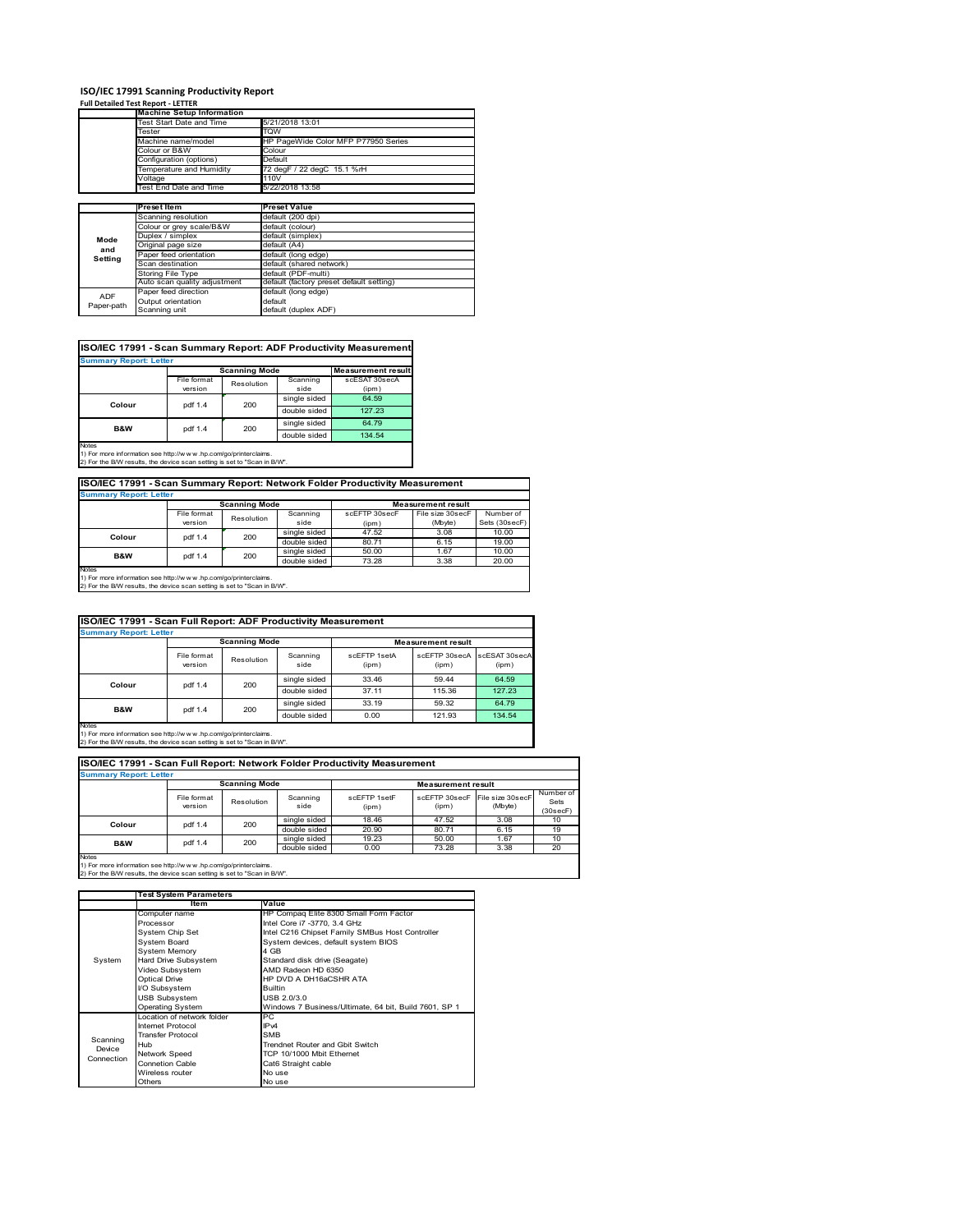# **ISO/IEC 17991 Scanning Productivity Report Full Detailed Test Report ‐ A4 Machine Setup Information**

|            | <b>Machine Setup Information</b> |                                          |
|------------|----------------------------------|------------------------------------------|
|            | Test Start Date and Time         | 5/21/2018 13:01                          |
|            | Tester                           | TQW                                      |
|            | Machine name/model               | HP PageWide Color MFP P77950 Series      |
|            | Colour or B&W                    | Colour                                   |
|            | Configuration (options)          | Default                                  |
|            | Temperature and Humidity         | 72 degF / 22 degC 15.1 %rH               |
|            | Voltage                          | 110V                                     |
|            | Test End Date and Time           | 5/22/2018 13:58                          |
|            |                                  |                                          |
|            | <b>Preset Item</b>               | <b>Preset Value</b>                      |
|            | Scanning resolution              | default (200 dpi)                        |
|            | Colour or grey scale/B&W         | default (colour)                         |
| Mode       | Duplex / simplex                 | default (simplex)                        |
|            | Original page size               | default (A4)                             |
| and        | Paper feed orientation           | default (long edge)                      |
| Setting    | Scan destination                 | default (shared network)                 |
|            | Storing File Type                | default (PDF-multi)                      |
|            | Auto scan quality adjustment     | default (factory preset default setting) |
| <b>ADF</b> | Paper feed direction             | default (long edge)                      |
|            | Output orientation               | default                                  |
| Paper-path | Scanning unit                    | default (duplex ADF)                     |

| ISO/IEC 17991 - Scan Summary Report: ADF Productivity Measurement<br><b>Summary Report: A4</b> |             |            |              |               |  |  |  |
|------------------------------------------------------------------------------------------------|-------------|------------|--------------|---------------|--|--|--|
|                                                                                                |             |            |              |               |  |  |  |
|                                                                                                | File format | Resolution | Scanning     | scESAT 30secA |  |  |  |
|                                                                                                | version     |            | side         | (ipm)         |  |  |  |
| Colour                                                                                         | pdf 1.4     | 200        | single sided | 67.12         |  |  |  |
|                                                                                                |             |            | double sided | 127.08        |  |  |  |
| B&W                                                                                            | pdf 1.4     | 200        | single sided | 67.30         |  |  |  |
|                                                                                                |             |            | double sided | 136.17        |  |  |  |
| Notes                                                                                          |             |            |              |               |  |  |  |

Notes 1) For more information see http://w w w .hp.com/go/printerclaims. 2) For the B/W results, the device scan setting is set to "Scan in B/W".

| ISO/IEC 17991 - Scan Summary Report: Network Folder Productivity Measurement |             |                      |                             |               |                           |               |
|------------------------------------------------------------------------------|-------------|----------------------|-----------------------------|---------------|---------------------------|---------------|
| <b>Summary Report: A4</b>                                                    |             |                      |                             |               |                           |               |
|                                                                              |             | <b>Scanning Mode</b> |                             |               | <b>Measurement result</b> |               |
|                                                                              | File format | Resolution           | Scanning                    | scEFTP 30secF | File size 30secF          | Number of     |
|                                                                              | version     |                      | side                        | (ipm)         | (Mbyte)                   | Sets (30secF) |
| Colour                                                                       | ndf 1.4     | 200                  | single sided                | 50.08         | 3.81                      | 12.00         |
|                                                                              |             | .                    | $\rightarrow$ $\rightarrow$ | 0.00          | $\sim$ $\sim$             |               |

double sided 77.28 6.06 19.00 single sided  $\begin{array}{|l} 53.33 \end{array}$  1.98 12.00<br>double sided 70.58 3.36 20.00 double sided 70.58 3.36 20.00 Notes 1) For more information see http://w w w .hp.com/go/printerclaims. 2) For the B/W results, the device scan setting is set to "Scan in B/W". **B&W** pdf 1.4 200

|                           | ISO/IEC 17991 - Scan Full Report: ADF Productivity Measurement |                      |                  |                       |                           |                        |  |  |
|---------------------------|----------------------------------------------------------------|----------------------|------------------|-----------------------|---------------------------|------------------------|--|--|
| <b>Summary Report: A4</b> |                                                                |                      |                  |                       |                           |                        |  |  |
|                           |                                                                | <b>Scanning Mode</b> |                  |                       | <b>Measurement result</b> |                        |  |  |
|                           | File format<br>version                                         | Resolution           | Scanning<br>side | scFFTP 1setA<br>(ipm) | scEETP 30secA<br>(ipm)    | scESAT 30secA<br>(ipm) |  |  |
| Colour                    |                                                                | 200<br>pdf 1.4       | single sided     | 34.63                 | 62.26                     | 67.12                  |  |  |
|                           |                                                                |                      | double sided     | 43.16                 | 115.17                    | 127.08                 |  |  |
| <b>B&amp;W</b>            |                                                                |                      | single sided     | 33.21                 | 62.48                     | 67.3                   |  |  |
|                           | 200<br>pdf 1.4                                                 |                      | double sided     | 44.31                 | 120.72                    | 136.17                 |  |  |
| <b>Notes</b>              |                                                                |                      |                  |                       |                           |                        |  |  |

Notes 1) For more information see http://w w w .hp.com/go/printerclaims. 2) For the B/W results, the device scan setting is set to "Scan in B/W".

| ISO/IEC 17991 - Scan Full Report: Network Folder Productivity Measurement |                        |                      |                  |                       |                           |                             |                               |
|---------------------------------------------------------------------------|------------------------|----------------------|------------------|-----------------------|---------------------------|-----------------------------|-------------------------------|
| <b>Summary Report: A4</b>                                                 |                        |                      |                  |                       |                           |                             |                               |
|                                                                           |                        | <b>Scanning Mode</b> |                  |                       | <b>Measurement result</b> |                             |                               |
|                                                                           | File format<br>version | Resolution           | Scanning<br>side | scFFTP 1setF<br>(ipm) | scEFTP 30secF<br>(ipm)    | File size 30secF<br>(Mbyte) | Number of<br>Sets<br>(30secF) |
| Colour                                                                    | pdf 1.4                | 200                  | single sided     | 18.46                 | 50.08                     | 3.81                        | 12 <sup>2</sup>               |
|                                                                           |                        |                      | double sided     | 22.90                 | 77.28                     | 6.06                        | 19                            |
| <b>B&amp;W</b>                                                            | 200<br>pdf 1.4         | single sided         | 20.00            | 53.33                 | 1.98                      | 12                          |                               |
|                                                                           |                        |                      | double sided     | 21.80                 | 70.58                     | 3.36                        | 20                            |
| <b>Notes</b>                                                              |                        |                      |                  |                       |                           |                             |                               |

|            | <b>Test System Parameters</b> |                                                       |  |  |
|------------|-------------------------------|-------------------------------------------------------|--|--|
|            | Item                          | Value                                                 |  |  |
|            | Computer name                 | HP Compaq Elite 8300 Small Form Factor                |  |  |
|            | Processor                     | Intel Core i7 -3770, 3.4 GHz                          |  |  |
|            | System Chip Set               | Intel C216 Chipset Family SMBus Host Controller       |  |  |
|            | System Board                  | System devices, default system BIOS                   |  |  |
|            | <b>System Memory</b>          | 4 GB                                                  |  |  |
| System     | Hard Drive Subsystem          | Standard disk drive (Seagate)                         |  |  |
|            | Video Subsystem               | AMD Radeon HD 6350                                    |  |  |
|            | <b>Optical Drive</b>          | HP DVD A DH16aCSHR ATA                                |  |  |
|            | I/O Subsystem                 | <b>Builtin</b>                                        |  |  |
|            | <b>USB Subsystem</b>          | USB 2.0/3.0                                           |  |  |
|            | <b>Operating System</b>       | Windows 7 Business/Ultimate, 64 bit, Build 7601, SP 1 |  |  |
|            | Location of network folder    | PC.                                                   |  |  |
|            | Internet Protocol             | IP <sub>v4</sub>                                      |  |  |
| Scanning   | <b>Transfer Protocol</b>      | <b>SMB</b>                                            |  |  |
| Device     | Hub                           | Trendnet Router and Gbit Switch                       |  |  |
| Connection | Network Speed                 | TCP 10/1000 Mbit Ethernet                             |  |  |
|            | <b>Connetion Cable</b>        | Cat6 Straight cable                                   |  |  |
|            | Wireless router               | No use                                                |  |  |
|            | Others                        | No use                                                |  |  |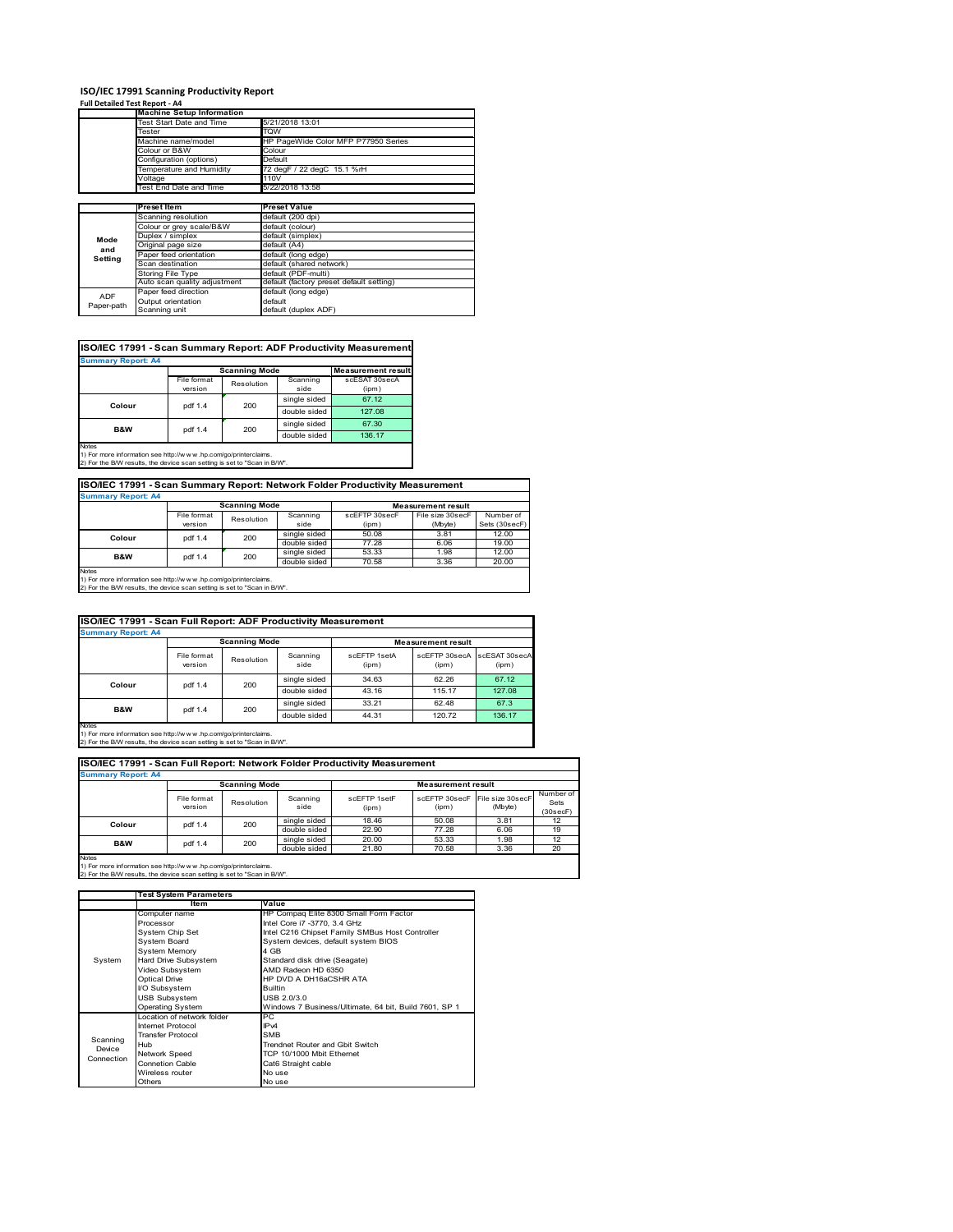# **ISO/IEC 17991 Scanning Productivity Report Full Detailed Test Report ‐ Tabloid Machine Setup Information**

|            | <b>Machine Setup Information</b> |                                          |
|------------|----------------------------------|------------------------------------------|
|            | Test Start Date and Time         | 5/21/2018 13:01                          |
|            | Tester                           | TQW                                      |
|            | Machine name/model               | HP PageWide Color MFP P77950 Series      |
|            | Colour or B&W                    | Colour                                   |
|            | Configuration (options)          | Default                                  |
|            | Temperature and Humidity         | 72 degF / 22 degC 15.1 %rH               |
|            | Voltage                          | 110V                                     |
|            | Test End Date and Time           | 5/22/2018 13:58                          |
|            |                                  |                                          |
|            | Preset Item                      | <b>Preset Value</b>                      |
|            | Scanning resolution              | default (200 dpi)                        |
|            | Colour or grey scale/B&W         | default (colour)                         |
| Mode       | Duplex / simplex                 | default (simplex)                        |
| and        | Original page size               | default (A4)                             |
| Setting    | Paper feed orientation           | default (long edge)                      |
|            | Scan destination                 | default (shared network)                 |
|            | Storing File Type                | default (PDF-multi)                      |
|            | Auto scan quality adjustment     | default (factory preset default setting) |
| <b>ADF</b> | Paper feed direction             | default (long edge)                      |
|            | Output orientation               | default                                  |
| Paper-path | Scanning unit                    | default (duplex ADF)                     |

| <b>Summary Report: Tabloid</b> |             |                      |              |                           |
|--------------------------------|-------------|----------------------|--------------|---------------------------|
|                                |             | <b>Scanning Mode</b> |              | <b>Measurement result</b> |
|                                | File format | Resolution           | Scanning     | scESAT 30secA             |
|                                | version     |                      | side         | (ipm)                     |
|                                | pdf 1.4     | 200                  | single sided | 37.45                     |
| Colour                         |             |                      | double sided | 68.45                     |
| <b>B&amp;W</b>                 | pdf 1.4     | 200                  | single sided | 37.27                     |
|                                |             |                      | double sided | 75.17                     |
| <b>Notes</b>                   |             |                      |              |                           |

1) For more information see http://w w w .hp.com/go/printerclaims. 2) For the B/W results, the device scan setting is set to "Scan in B/W".

| ISO/IEC 17991 - Scan Summary Report: Network Folder Productivity Measurement |                        |            |                  |                           |                             |                            |  |
|------------------------------------------------------------------------------|------------------------|------------|------------------|---------------------------|-----------------------------|----------------------------|--|
| <b>Summary Report: Tabloid</b>                                               |                        |            |                  |                           |                             |                            |  |
| <b>Scanning Mode</b>                                                         |                        |            |                  | <b>Measurement result</b> |                             |                            |  |
|                                                                              | File format<br>version | Resolution | Scanning<br>side | scEFTP 30secF<br>(ipm)    | File size 30secF<br>(Mbyte) | Number of<br>Sets (30secF) |  |
| Colour                                                                       | pdf 1.4                | 200        | single sided     | 28.65                     | 4.53                        | 8.00                       |  |
|                                                                              |                        |            | double sided     | 45.35                     | 6.93                        | 12.00                      |  |
| <b>B&amp;W</b>                                                               | pdf 1.4                | 200        | single sided     | 30.00                     | 2.50                        | 8.00                       |  |
|                                                                              |                        |            | double sided     | 39.74                     | 4.09                        | 13.00                      |  |
| Motor                                                                        |                        |            |                  |                           |                             |                            |  |

Notes 1) For more information see http://w w w .hp.com/go/printerclaims. 2) For the B/W results, the device scan setting is set to "Scan in B/W".

| ISO/IEC 17991 - Scan Full Report: ADF Productivity Measurement                                                                                              |                        |                      |                  |                       |                           |                        |  |  |
|-------------------------------------------------------------------------------------------------------------------------------------------------------------|------------------------|----------------------|------------------|-----------------------|---------------------------|------------------------|--|--|
| <b>Summary Report: Tabloid</b>                                                                                                                              |                        |                      |                  |                       |                           |                        |  |  |
|                                                                                                                                                             |                        | <b>Scanning Mode</b> |                  |                       | <b>Measurement result</b> |                        |  |  |
|                                                                                                                                                             | File format<br>version | Resolution           | Scanning<br>side | scFFTP 1setA<br>(ipm) | scEETP 30secA<br>(ipm)    | scESAT 30secA<br>(ipm) |  |  |
|                                                                                                                                                             |                        | 200                  | single sided     | 25.00                 | 35.18                     | 37.45                  |  |  |
| Colour                                                                                                                                                      | pdf 1.4                |                      | double sided     | 34.43                 | 62.13                     | 68.45                  |  |  |
|                                                                                                                                                             |                        |                      | single sided     | 24.84                 | 35.12                     | 37.27                  |  |  |
| B&W                                                                                                                                                         |                        | 200<br>pdf 1.4       | double sided     | 35.29                 | 69.44                     | 75.17                  |  |  |
| <b>Notes</b><br>1) For more information see http://www.hp.com/go/printerclaims.<br>2) For the B/W results, the device scan setting is set to "Scan in B/W". |                        |                      |                  |                       |                           |                        |  |  |

| ISO/IEC 17991 - Scan Full Report: Network Folder Productivity Measurement<br><b>Summary Report: Tabloid</b> |                        |                      |                  |                       |                           |                              |                               |
|-------------------------------------------------------------------------------------------------------------|------------------------|----------------------|------------------|-----------------------|---------------------------|------------------------------|-------------------------------|
|                                                                                                             |                        | <b>Scanning Mode</b> |                  |                       | <b>Measurement result</b> |                              |                               |
|                                                                                                             | File format<br>version | Resolution           | Scanning<br>side | scEFTP 1setF<br>(ipm) | scEFTP 30secF<br>(ipm)    | File size 30 secF<br>(Mbyte) | Number of<br>Sets<br>(30secF) |
| Colour                                                                                                      | pdf 1.4                | 200                  | single sided     | 16.00                 | 28.65                     | 4.53                         |                               |
|                                                                                                             |                        |                      | double sided     | 19.23                 | 45.35                     | 6.93                         | 12                            |
| <b>B&amp;W</b><br>pdf 1.4                                                                                   | 200                    | single sided         | 15.50            | 30.00                 | 2.50                      |                              |                               |
|                                                                                                             |                        |                      | double sided     | 18.46                 | 39.74                     | 4.09                         | 13                            |
| <b>Notes</b>                                                                                                |                        |                      |                  |                       |                           |                              |                               |

|            | Test System Parameters     |                                                       |  |  |
|------------|----------------------------|-------------------------------------------------------|--|--|
|            | Item                       | Value                                                 |  |  |
|            | Computer name              | HP Compaq Elite 8300 Small Form Factor                |  |  |
|            | Processor                  | Intel Core i7 -3770, 3.4 GHz                          |  |  |
|            | System Chip Set            | Intel C216 Chipset Family SMBus Host Controller       |  |  |
|            | System Board               | System devices, default system BIOS                   |  |  |
|            | <b>System Memory</b>       | 4 GB                                                  |  |  |
| System     | Hard Drive Subsystem       | Standard disk drive (Seagate)                         |  |  |
|            | Video Subsystem            | AMD Radeon HD 6350                                    |  |  |
|            | Optical Drive              | HP DVD A DH16aCSHR ATA                                |  |  |
|            | I/O Subsystem              | <b>Builtin</b>                                        |  |  |
|            | <b>USB Subsystem</b>       | USB 2.0/3.0                                           |  |  |
|            | <b>Operating System</b>    | Windows 7 Business/Ultimate, 64 bit, Build 7601, SP 1 |  |  |
|            | Location of network folder | PC.                                                   |  |  |
|            | Internet Protocol          | IP <sub>v4</sub>                                      |  |  |
| Scanning   | <b>Transfer Protocol</b>   | <b>SMB</b>                                            |  |  |
| Device     | Hub                        | Trendnet Router and Gbit Switch                       |  |  |
| Connection | Network Speed              | TCP 10/1000 Mbit Ethernet                             |  |  |
|            | <b>Connetion Cable</b>     | Cat6 Straight cable                                   |  |  |
|            | Wireless router            | No use                                                |  |  |
|            | Others                     | No use                                                |  |  |